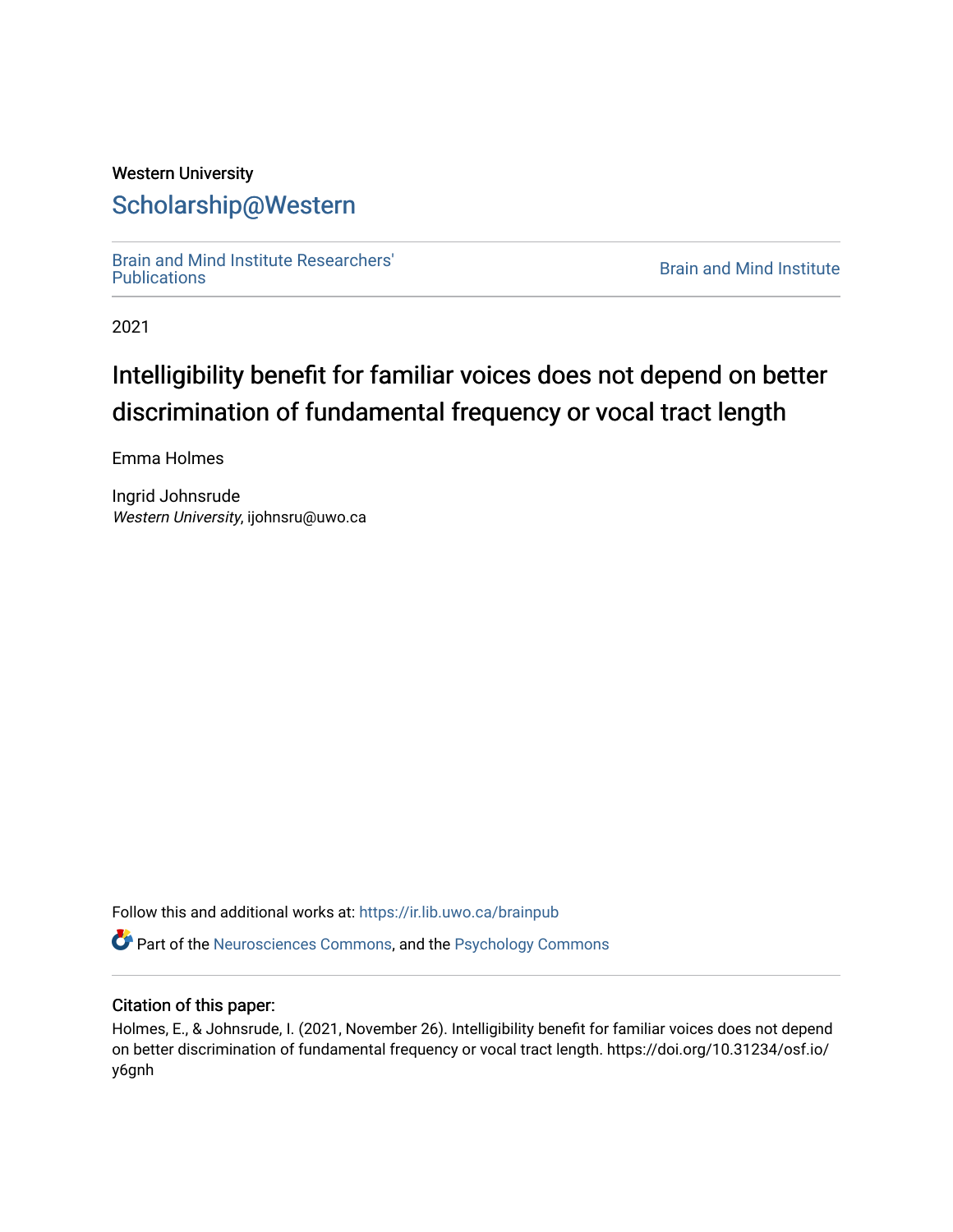| I              |                                                                                        |  |  |  |  |  |  |  |
|----------------|----------------------------------------------------------------------------------------|--|--|--|--|--|--|--|
| $\overline{2}$ | Intelligibility benefit for familiar voices does not depend on better                  |  |  |  |  |  |  |  |
| 3              | discrimination of fundamental frequency or vocal tract length                          |  |  |  |  |  |  |  |
| $\overline{4}$ |                                                                                        |  |  |  |  |  |  |  |
| 5              | Emma Holmes                                                                            |  |  |  |  |  |  |  |
| 6              | Department of Speech Hearing and Phonetic Sciences, UCL, London, WCIN IPF, U.K.        |  |  |  |  |  |  |  |
| 7              | emma.holmes@ucl.ac.uk                                                                  |  |  |  |  |  |  |  |
| 8              |                                                                                        |  |  |  |  |  |  |  |
| 9              | Ingrid S. Johnsrude                                                                    |  |  |  |  |  |  |  |
| 10             | Brain and Mind Institute, University of Western Ontario, London, Ontario, N6A 5B7,     |  |  |  |  |  |  |  |
| $\mathbf{H}$   | Canada; School of Communication Sciences and Disorders, University of Western Ontario, |  |  |  |  |  |  |  |
| 12             | London, Ontario, N6G IHI, Canada                                                       |  |  |  |  |  |  |  |
| 13             | ijohnsru@uwo.ca                                                                        |  |  |  |  |  |  |  |
| 4              |                                                                                        |  |  |  |  |  |  |  |
| 15             |                                                                                        |  |  |  |  |  |  |  |
| 16             | This manuscript is a pre-print and has not been peer-reviewed                          |  |  |  |  |  |  |  |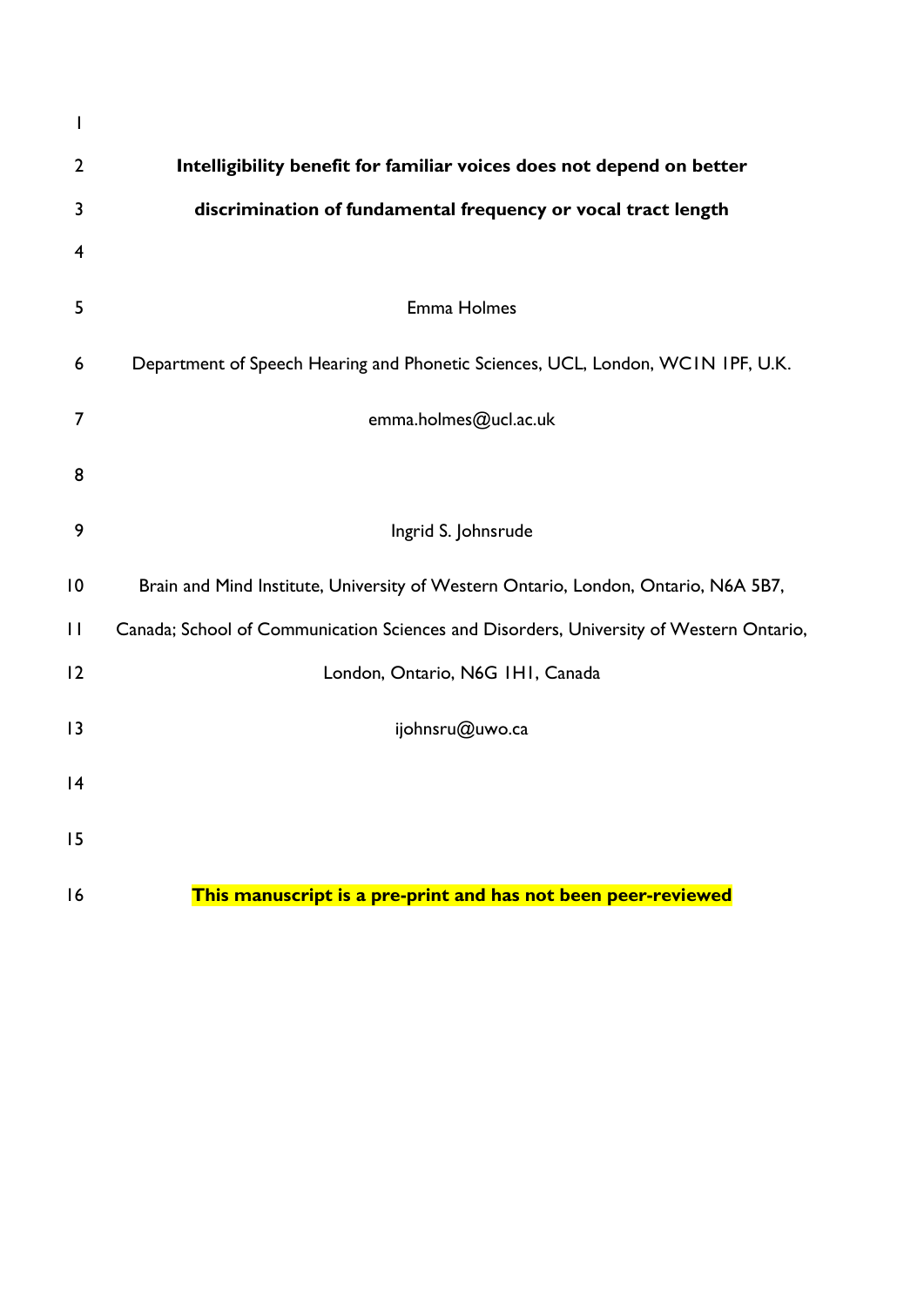# **Abstract**

 Speech is more intelligible when it is spoken by familiar than unfamiliar people. Two cues to voice identity are glottal pulse rate (GPR) and vocal tract length (VTL): perhaps these features are more accurately represented for familiar voices in a listener's brain. If so, listeners should be able to discriminate smaller manipulations to perceptual correlates of these vocal 22 parameters for familiar than unfamiliar voices. We recruited pairs of friends who had known 23 each other for 0.5–22.5 years. We measured thresholds for discriminating pitch (correlate of GPR) and formant spacing (correlate of VTL; 'VTL-timbre') for voices that were familiar (friends) and unfamiliar (friends of other participants). When a competing talker was present, speech was substantially more intelligible when it was spoken in a familiar voice. Discrimination thresholds were not systematically smaller for familiar compared to unfamiliar 28 talkers. Although, participants detected smaller deviations to VTL-timbre than pitch uniquely for familiar talkers, suggesting a different balance of characteristics contribute to discrimination of familiar and unfamiliar voices. Across participants, we found no relationship between the size of the intelligibility benefit for a familiar over an unfamiliar voice and the difference in discrimination thresholds for the same voices. Also, the intelligibility benefit was not affected by the acoustic manipulations we imposed on voices to assess discrimination thresholds. Overall, these results provide no evidence that two important cues to voice identity—pitch and VTL-timbre—are more accurately represented when voices are familiar, or are necessarily responsible for the large intelligibility benefit derived from familiar voices.

#### **Keywords**

Speech; voice; familiar; discrimination; vocal tract length; pitch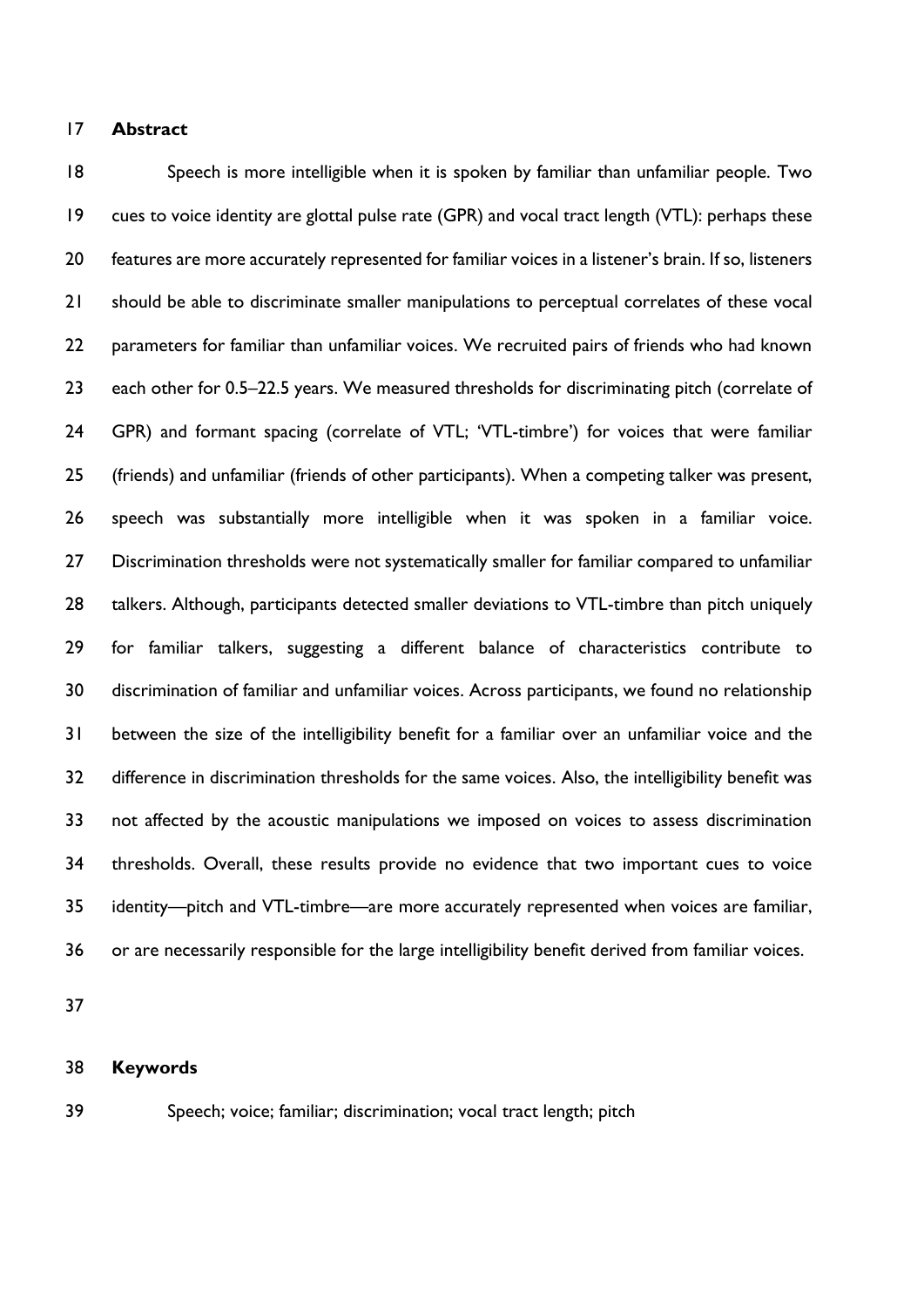# **Introduction**

 We naturally become familiar with the voices of people we often interact with (such as friends and family). This allows us to recognize them by voice. In other words, familiar voices tell us about talker identity. Yet, words spoken by familiar people are also much more intelligible than the same words spoken by unfamiliar people when other sounds (e.g., competing speech or noise) are present—demonstrating that familiar voices also help us to retrieve linguistic content. A familiar-voice intelligibility benefit has been documented in a variety of contexts (Barker & Newman, 2004; Domingo, Holmes, & Johnsrude, 2020; Holmes, 48 Domingo, & Johnsrude, 2018; Johnsrude et al., 2013; Kreitewolf, Mathias, & von Kriegstein, 2017; Levi, Winters, & Pisoni, 2011; Newman & Evers, 2007; Nygaard & Pisoni, 1998; Nygaard, Sommers, & Pisoni, 1994; Souza, Gehani, Wright, & McCloy, 2013; Yonan & Sommers, 2000).

 Traditional models of speech perception hold that recognition of words and phrases requires voice information to be stripped away from the acoustic signal to obtain discrete, abstract, linguistic units, which are the basic perceptual unit. Yet, the finding that talker information influences the perception of speech content (e.g., the words that are spoken), challenges this view (Lachs, McMichael, & Pisoni, 2003; see, for example, Nygaard et al., 1994; Pisoni, 1996; Remez, Fellowes, & Rubin, 1997). This finding can be explained under exemplar- based, or 'episodic' accounts of speech perception (Goldinger, 1996, 1998), which recognize that specific detail about particular instances of speech are stored in memory. Under these accounts, more memory traces would be stored for familiar than unfamiliar voices, and these memories should allow participants to better match acoustic properties of familiar voice. This finding can also be explained under the prototype account (Lavner, Rosenhouse, & Gath, 2001), which assumes that incoming speech is compared to a prototype (i.e., 'average' or common) voice, and different voices are represented as the distance from the prototype in acoustic space. Under this account, we may assume that familiar voices contribute more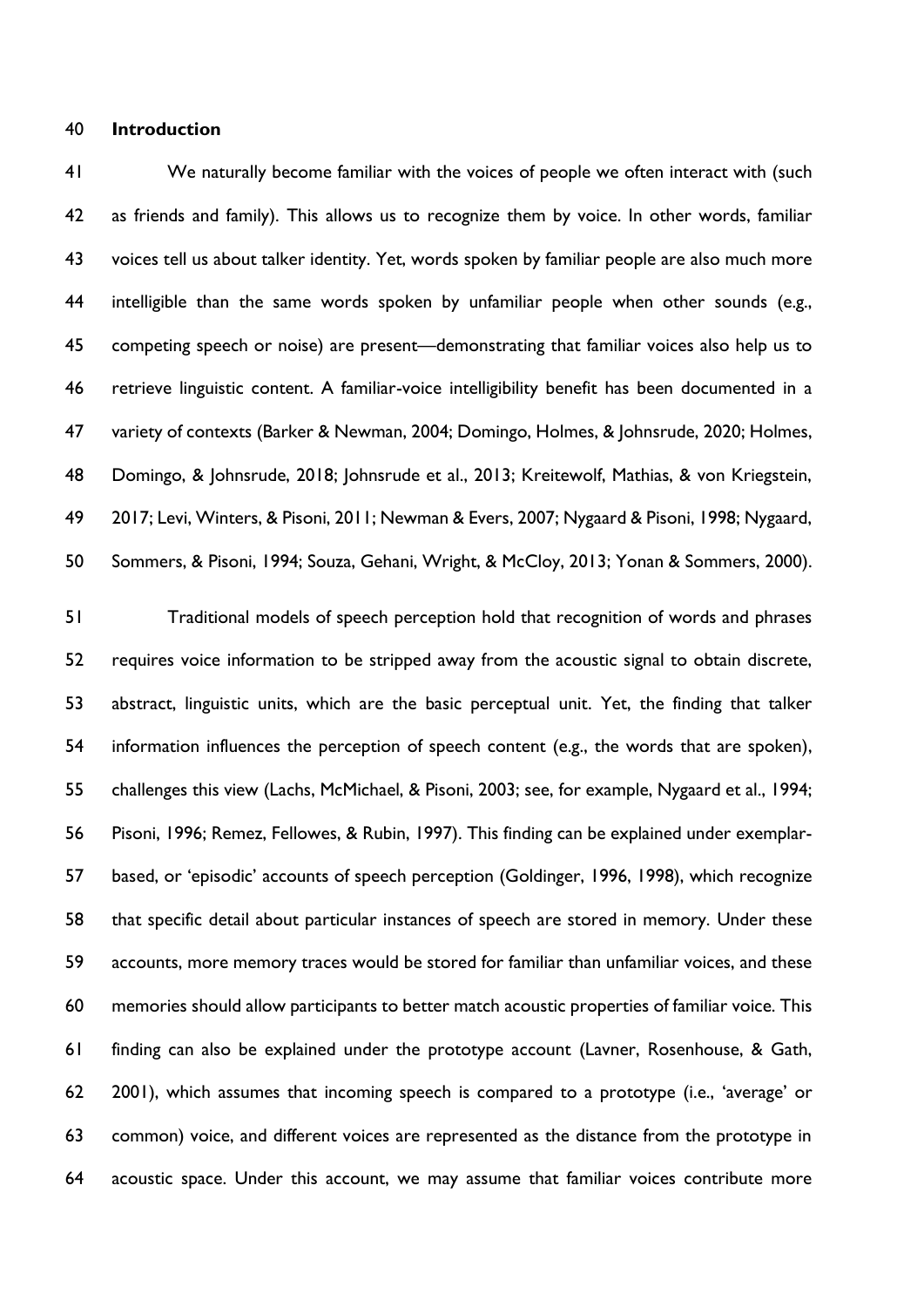strongly to the prototype representation and, therefore, this prototype should allow acoustic properties to be better recovered for familiar than unfamiliar voices. However, specifically which details of familiar voices are stored and subsequently utilized to benefit speech intelligibility are unclear.

 According to the source-filter model of speech production (Chiba & Kajiyama, 1941; Fant, 1960) voice acoustics are the product of the vocal source (vocal-fold vibration) filtered through the vocal tract. Vocal-fold vibration rate affects the perceived pitch of a vocalisation. The length of the vocal tract (including the laryngeal cavity, the pharynx and the oral cavity) determines its resonance characteristics, which manifest as the spacing of formants in speech. This is perceived as a specific timbre (hereafter, referred to as VTL-timbre). These two prominent characteristics—pitch and VTL-timbre—determine whether a voice is heard as male or female, adult or child (e.g., Smith & Patterson, 2005), and are important cues to voice identity (Holmes et al., 2018; LaRiviere, 1975; Lavner, Gath, & Rosenhouse, 2000; Lavner et al., 2001; van Dommelen, 1987, 1990). Thus, it seems plausible that listeners could use similar acoustic characteristics to achieve the familiar-voice intelligibility benefit.

80 One possible explanation for the familiar-voice benefit is that people are better at 81 predicting attributes (such as pitch and VTL-timbre) of a familiar voice than an unfamiliar voice—and this may allow them to better understand speech spoken by familiar people when 83 it is masked by other sounds. For example, people might utilise precise predictions for a 84 familiar voice to help them focus their attention on that person's voice. This explanation aligns 85 with several theories of speech recognition: better predictions could be underpinned by more stored 'episodes' for familiar voices (Goldinger, 1996, 1998) or because familiar voices are 87 closer to the prototype representation (Lavner et al., 2001). If either of these explanations 88 are correct, then we would expect that precise representations of familiar voices would allow listeners to discriminate smaller deviations to voice acoustics for familiar than unfamiliar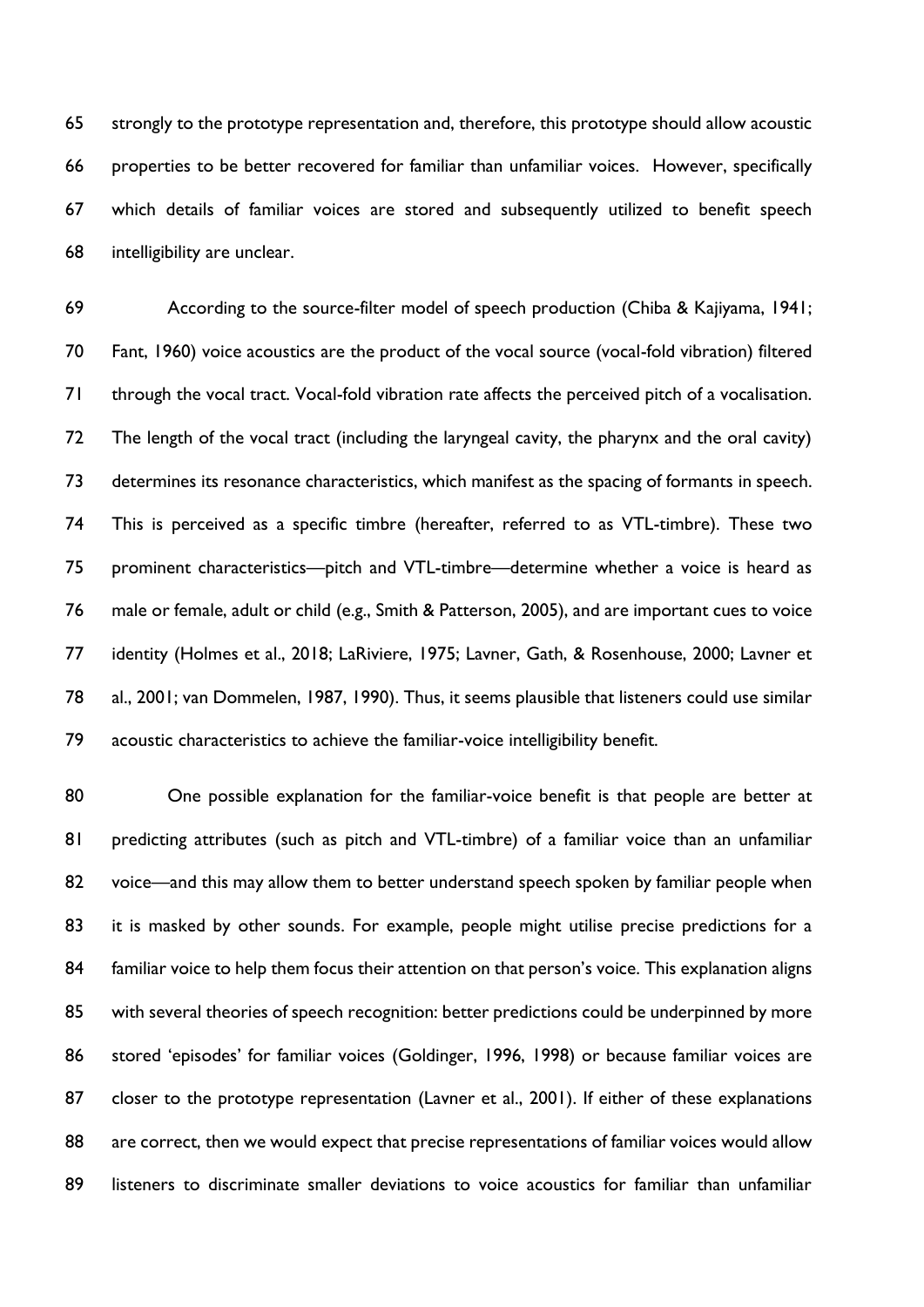voices. In other words, acuity should be better for familiar than unfamiliar voices, as demonstrated by smaller just-noticeable differences (JNDs) for discriminating voice attributes (such as pitch and VTL-timbre).

 An alternative explanation for the familiar-voice benefit—which would *not* lead to better discrimination thresholds for familiar voices—is that familiarity affects the active cognitive processes engaged in speech perception (Heald & Nusbaum, 2014). For example, familiar voices may be processed more efficiently than unfamiliar voices. Indeed, Holmes and 97 Johnsrude (2020) found that the magnitude of the familiar-voice benefit to intelligibility differed among maskers that were acoustically similar but differed in content: They found a benefit when the masker was a competing talker, but no familiar-voice benefit when the masker was unintelligible modulated noise. These results imply that voice familiarity helps listeners to resist interference from the content of a masker. Crucially, under this account, familiarity would *not* be expected to affect discrimination of speech presented in quiet.

 Previous studies rule out several other explanations for the familiar-voice intelligibility benefit. For example, the familiar-voice benefit is not an artefact of listeners being more likely to guess at possible words when a voice is familiar (i.e., a shift in report criterion, or bias), since it is robustly observed using closed-set tests, in which participants report the same number of words on every trial (Domingo et al., 2020; Holmes et al., 2018; Johnsrude et al., 2013; Kreitewolf et al., 2017). Another benefit of closed-set tests is that transitional probabilities between words in sentences are strictly controlled and the materials are identical across familiarity conditions. This rules out any explanation based on listeners being more able to predict upcoming *words* in sentences spoken by familiar people. Familiar voices do not seem to be more attentionally salient than unfamiliar voices: If that were the case, then target speech would be harder to understand when masked by a familiar talker compared to an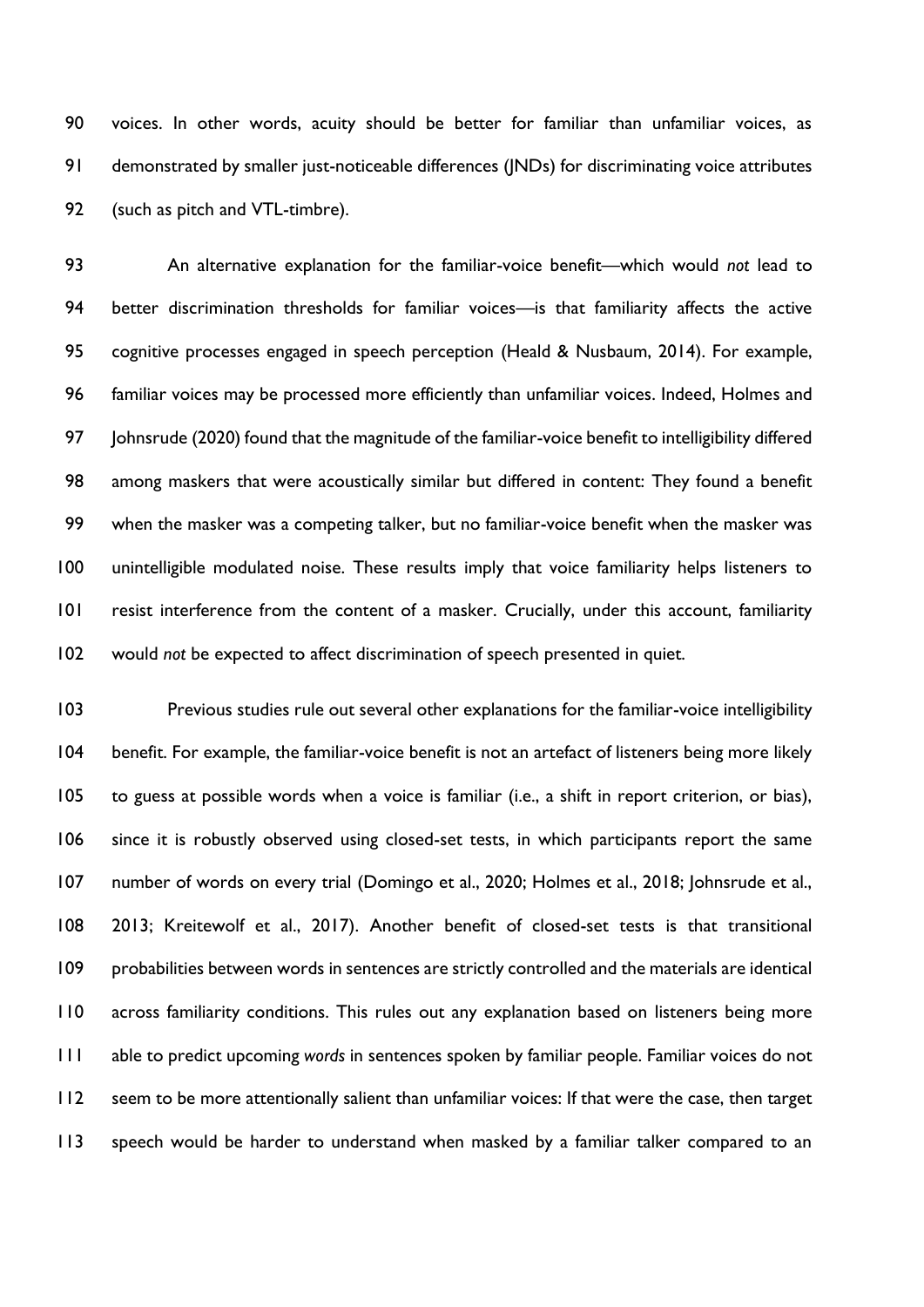unfamiliar talker, and no such pattern has been observed (Domingo et al., 2020; Johnsrude et al., 2013).

 In this experiment, we compared perceptual discrimination thresholds for pitch and VTL-timbre for familiar and unfamiliar voices—to tease apart explanations based on better predictions of familiar-voice attributes compared with more cognitively efficient processing of familiar voices. We also tested intelligibility of the same voices in the presence of competing 120 speech, using a closed-set speech corpus. We measured intelligibility of the voices in their original form and when their pitch and VTL-timbre had been manipulated to match the participant's discrimination threshold—to test whether manipulating these voice characteristics reduces the intelligibility benefit gained from familiar voices.

**Methods**

#### *Participants*

 We recruited 10 pairs of participants, who had known each other for 0.5–22.5 years 127 (median = 1.7 years, interquartile range =  $3.1$ ) and reported that they usually spoke to each other 3–78 hours in person each week (median = 17.0 hours, interquartile range = 29.5). Pairs of participants were friends, roommates, or siblings. Two participants did not complete 130 the experiment and one participant was excluded due to a technical error during data collection. The remaining 17 participants (3 male) were aged 19–29 years (median = 20.8, interquartile range = 1.9) and were Canadian native English speakers with normal hearing (average pure-tone thresholds at octave frequencies between 0.5 and 4 kHz of 10 dB HL or 134 better in each ear).

135 A power analysis (GPower 3.1; Faul, Erdfelder, Buchner, & Lang, 2009) showed that 136 17 participants is sufficient to detect within-subjects effects of size d > 0.58 with 0.8 power 137 and correlations of size r > 0.47. The familiar voice-benefit to intelligibility found by Johnsrude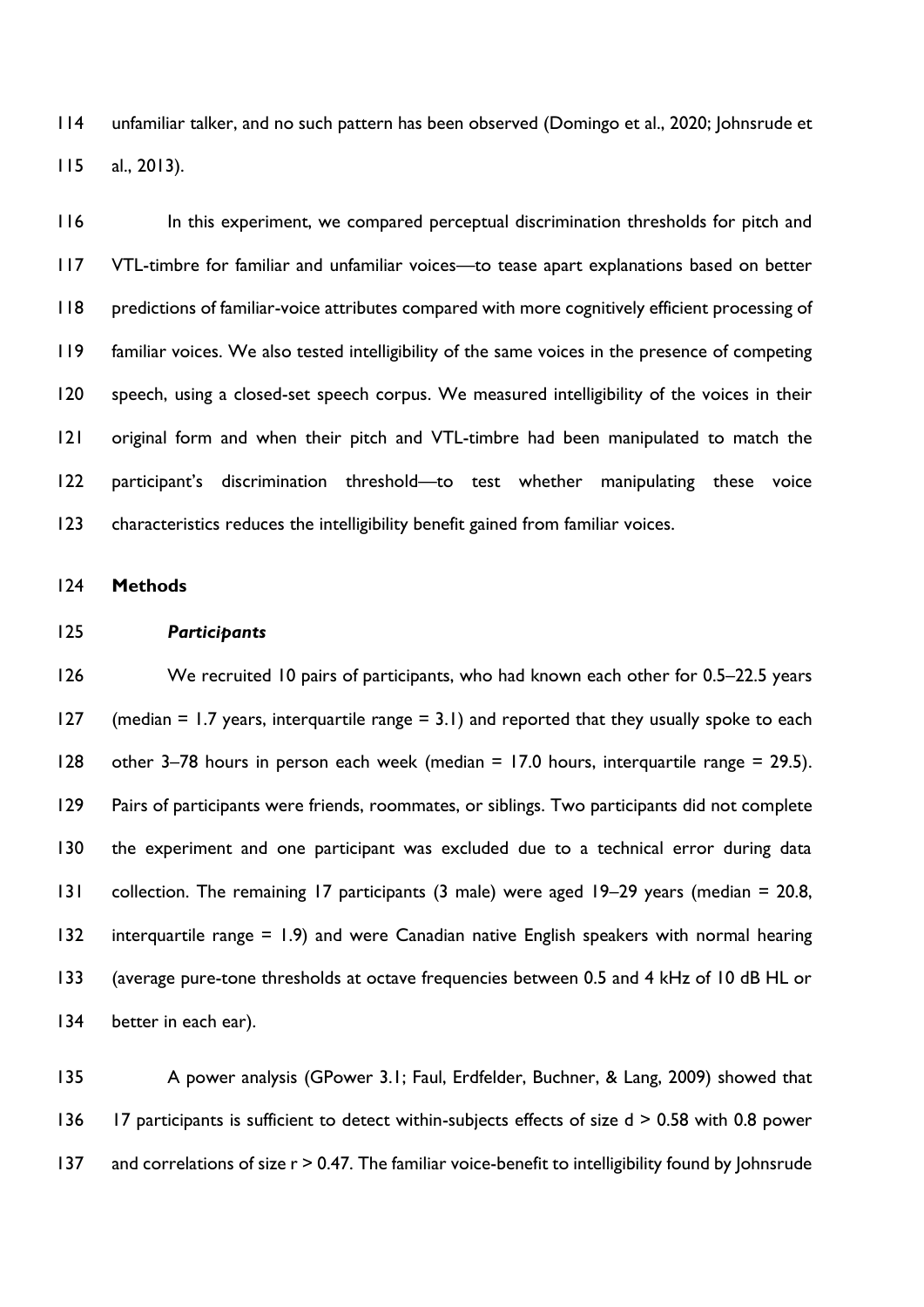138 et al. (2013) was much larger than this ( $d = 1.44$ ), and effects of this size should be detectable 139 with power ~1.00 with 17 participants.

 The experiment was cleared by Western University's Health Sciences Research Ethics Board. Informed consent was obtained from all participants.

# *Apparatus*

- The experiment was conducted in a single-walled sound-attenuating booth (Eckel Industries of Canada, Ltd.; Model CL-13 LP MR). Participants sat in a comfortable chair facing a 24-inch LCD visual display unit (either ViewSonic VG2433SMH or Dell G2410t).
- Acoustic stimuli were recorded using a Sennheiser e845-S microphone connected to 147 a Steinberg UR22 sound card (Steinberg Media Technologies).
- 148 Acoustic stimuli were presented through a Steinberg UR22 sound card (Steinberg Media Technologies) connected to Grado Labs SR225 headphones.
- *Stimuli*

 Each participant recorded 480 sentences from the Boston University Gerald (BUG) corpus (Kidd et al., 2008), which are of the form: "<Name> <verb> <number> <adjective> <noun>". An example is "Bob bought three green bags". To ensure that all sentences were spoken at similar rates, we played videos (Holmes, 2018) indicating the desired pace for each sentence while participants completed the recordings. The sentences had an average duration 156 of 2.5 seconds (s.d.  $= 0.3$ ). The levels of the digital recordings of the sentences were normalised to the same root-mean-square power.

 We simulated manipulations to pitch and VTL-timbre using the 'Change Gender' function in Praat (version 5.4.04; www.fon.hum.uva.nl/praat). We shifted the median pitch of 160 the sentence upwards, which changes the fundamental frequency  $(f_0)$  of the sentence and the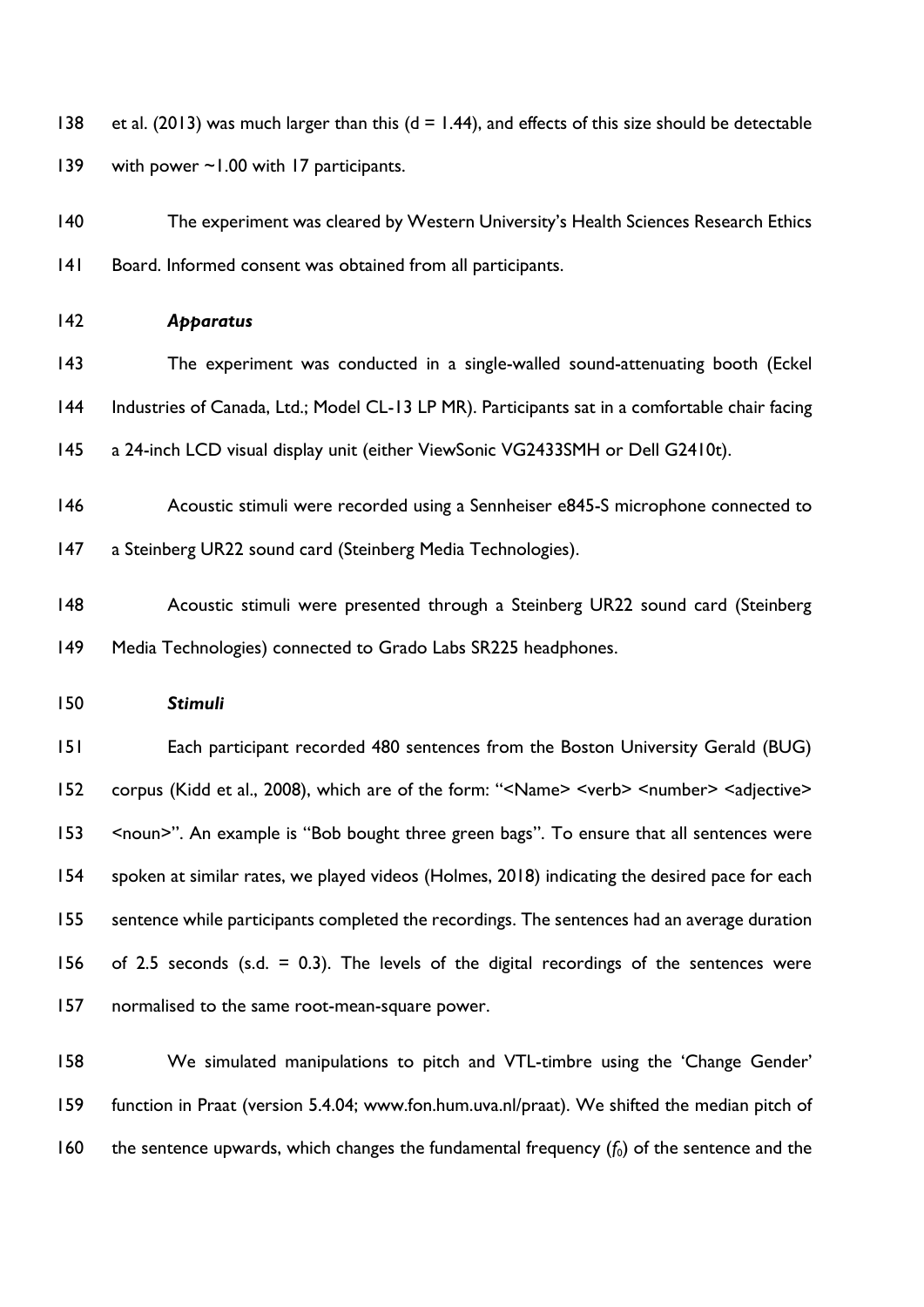frequencies of the harmonics. We simulated a change to VTL by changing the formant spacing, which affects the timbre. To ensure that distortions introduced by either manipulation were not cues for discrimination, we created new 'unshifted' versions of the sentences by shifting the formants upwards, then applying the inverse manipulation (to approximate the VTL of the original sentence), then subsequently shifting median pitch up and then down again.

 Throughout the experiment, each participant heard sentences spoken by their partner (i.e. their familiar voice) and sentences spoken by two unfamiliar talkers, who were the partners of other participants in the experiment who were the same sex as the participant's partner. To counterbalance voice acoustics, we aimed to present sentences spoken by each participant as a familiar voice to one participant (i.e., their partner) and as an unfamiliar voice to two other participants in the experiment. The only exceptions were the partners of the three participants who were not included in the analysis, who were presented as unfamiliar voices but never as familiar. For the same reason, three voices were presented once as familiar and only once as unfamiliar.

# *Procedure*

 First, participants completed the discrimination task. On each trial, participants heard three different sentences spoken by the same talker, presented sequentially. The three sentences could be spoken by the familiar talker or by one of the two unfamiliar talkers. The first sentence was presented in its 'unshifted' version. Either the second or third sentence was the manipulated version (i.e., different pitch or VTL-timbre than the original recording) and the remaining sentence was the 'unshifted' version. In a two-alternative forced-choice task, participants had to indicate which of the two sentences (second or third) had been manipulated. We used a weighted up-down adaptive procedure (Kaernbach, 1991) with a step size of 0.001 and a ratio of 1:9 to estimate each participant's 90% JND for discriminating manipulations to pitch and VTL-timbre. The starting value for each run was 0.0115% above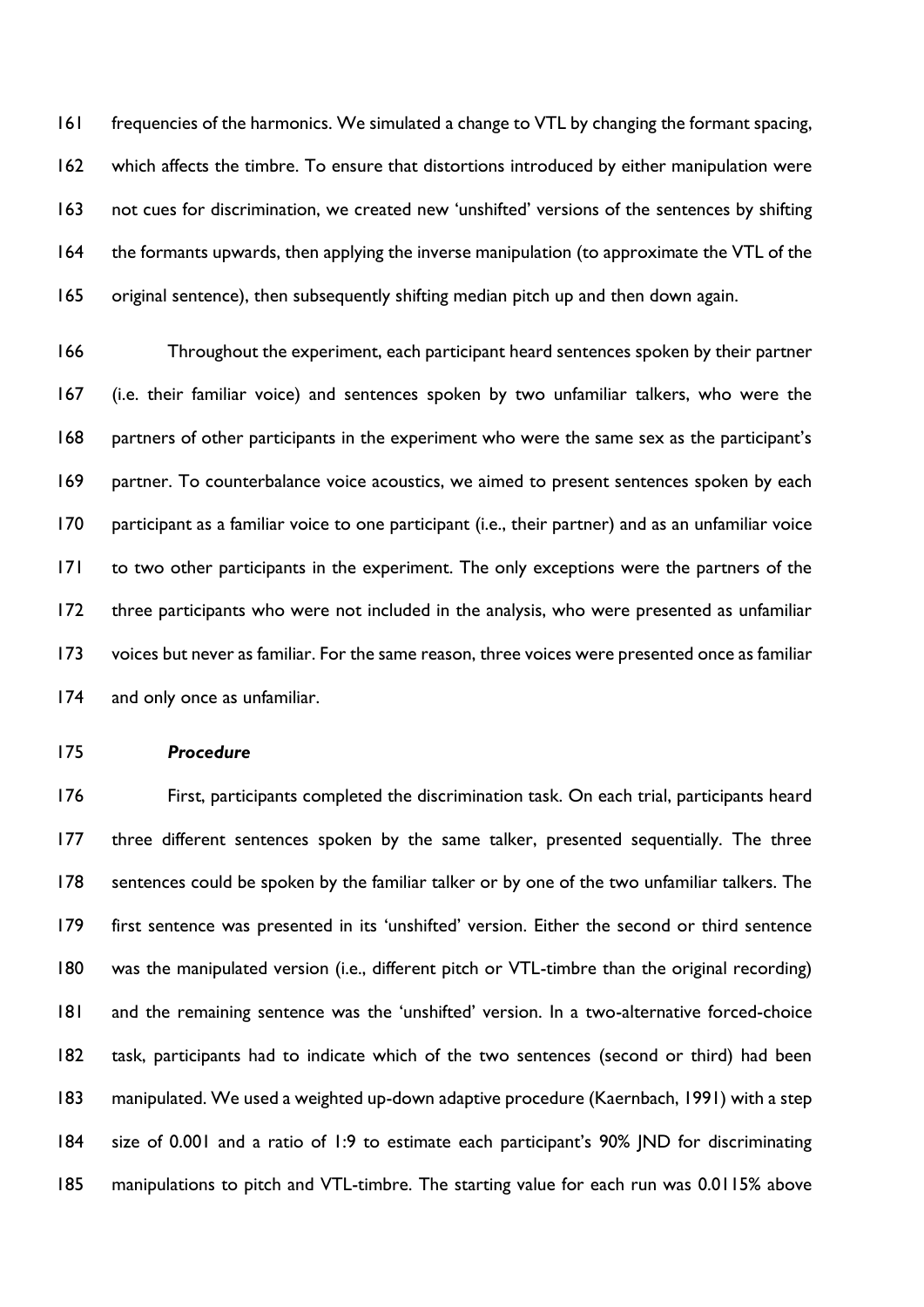the original median pitch or VTL-timbre and the procedure stopped after 8 reversals. For 187 each talker, we adapted pitch and VTL-timbre separately, producing 6 separate runs (3 talkers 188 x 2 manipulations) that we interleaved.

 Next, participants completed two tasks: a speech intelligibility task and an explicit recognition task. Half completed the speech intelligibility task first and the other half completed the explicit recognition task first. For both tasks, we presented three voice manipulation conditions: (1) the original pitch and VTL-timbre were preserved ('unshifted' condition), (2) pitch was manipulated to the participant's pitch discrimination threshold ('pitch-manipulated' condition), and (3) formant spacing (an acoustic correlate of VTL-timbre) was manipulated to the participant's formant spacing discrimination threshold ('VTL-manipulated' condition).

197 In the speech intelligibility task, participants heard two sentences spoken simultaneously by different talkers. They had to identify the 4 remaining words from the sentence that began with either "Bob" or "Pat" (counterbalanced across participants), by 200 clicking buttons on a screen (Figure 1). We included two familiarity conditions: (1) the target 201 sentence was spoken by the participant's partner and the masker sentence was spoken by an unfamiliar talker ("Familiar Target" condition), or (2) both sentences were spoken by unfamiliar talkers ("Both Unfamiliar" condition). Both the target and masker sentences were 204 always manipulated in the same way (i.e., VTL-manipulated, pitch-manipulated, or unshifted). Given that Johnsrude et al. (2013) found an interaction between familiarity and target-to-206 masker ratio (TMR), we presented the two sentences at 4 different TMRs: -6, -3, 0, and +3 207 dB. To discourage participants from using absolute sound level as a cue for the target talker, 208 we roved the overall level of the combined sentences at four levels between  $\pm$  1.5 dB. All trial types were randomly interleaved. Participants completed 768 trials, with a short break every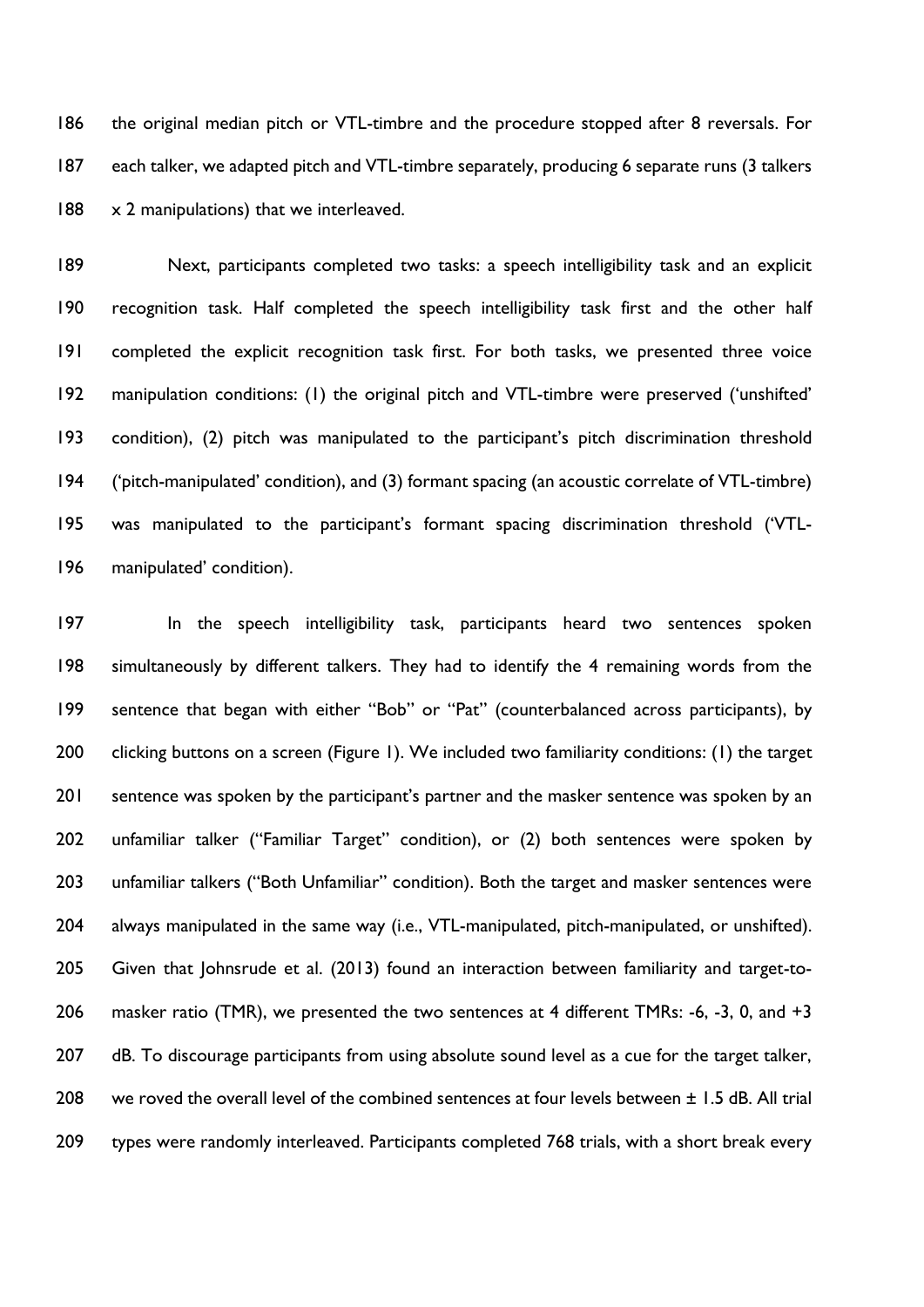| brought | two      | <b>TURNER</b>    | <b>chairs</b>   |
|---------|----------|------------------|-----------------|
| gives   | three    | m                | <b>DESK</b>     |
| got     | four     | 电阻机              | flowers         |
| has     | seven    | <b>MATTER SA</b> | houses          |
| kept    | eight    |                  | rings           |
| ordered | nine     |                  | sofas           |
| prefers | twelve   |                  | spoons          |
| sees    | fifteen  | m                | table.          |
| sold    | nineteen | <b>THE</b>       | <b>TOW</b>      |
| wants   | sixty    | AN IT            | <b>MITIO OW</b> |

# 

 **Figure 1.** Response screen in the speech intelligibility task. On each trial, participants clicked 212 one word from each column of buttons.

 64 trials and a longer break after 384 trials, after which the target Name word (i.e. "Bob" or "Pat") was switched.

 There were two different versions of the explicit recognition task. The first 6 217 participants completed a two-alternative forced-choice (2AFC) discrimination task. On each trial, they heard two sentences presented sequentially. One sentence was spoken by their partner and the other was spoken by one of the two unfamiliar talkers. Participants had to report which of the two sentences was spoken by their familiar talker (first or second sentence). Both sentences for the trial were manipulated in the same way (i.e., VTL-manipulated, pitch-manipulated, or unshifted). Participants completed 48 trials.

223 The remaining 11 participants completed a yes-no version of the explicit recognition 224 task. On each trial of the yes-no task, listeners heard one sentence. The sentence could be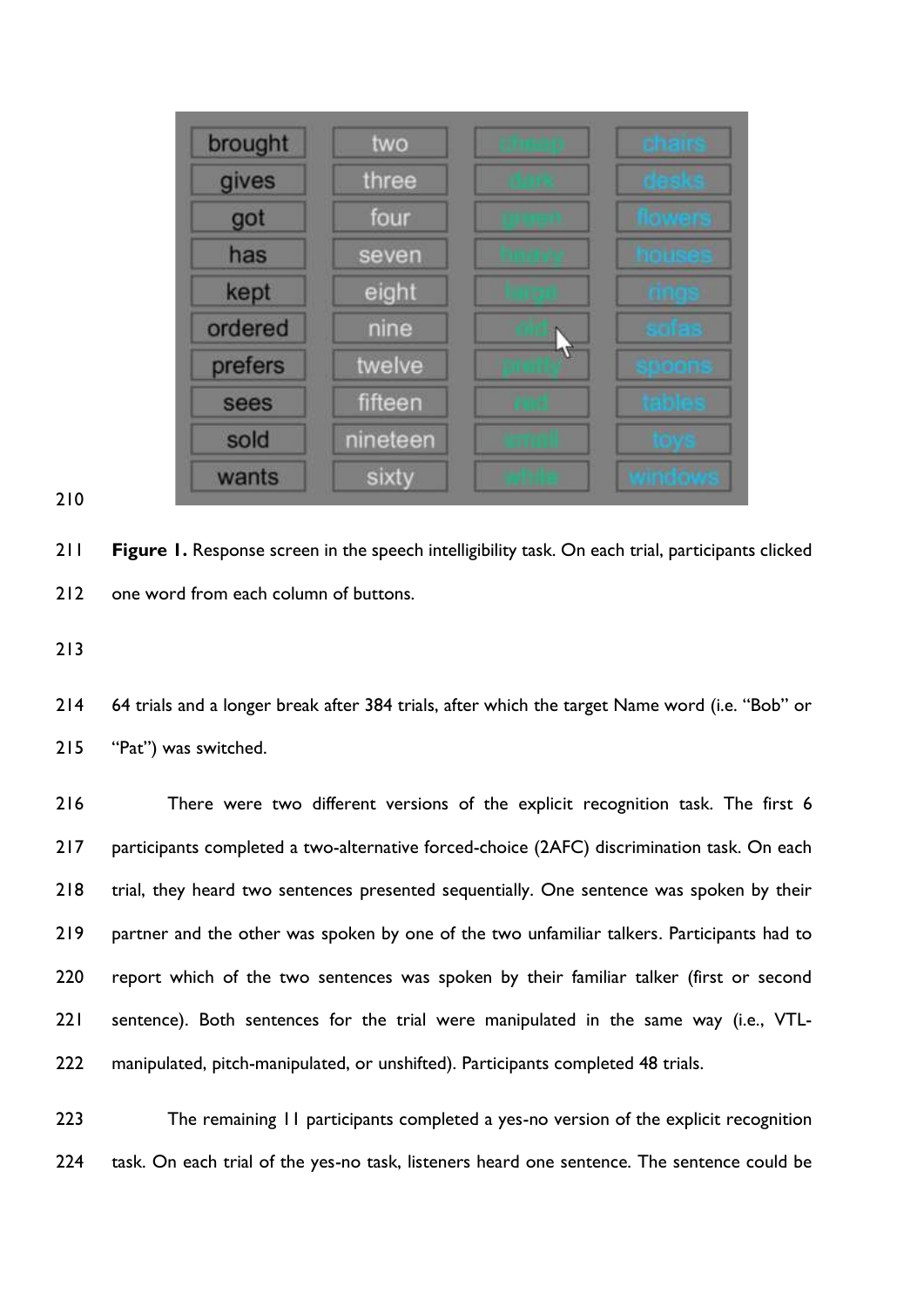225 spoken by the participant's familiar voice or by one of the two unfamiliar voices, and was 226 either VTL-manipulated, pitch-manipulated, or unshifted. Participants had to report whether 227 each sentence was spoken by their familiar partner or not. Participants completed 63 trials: 228 21 in each voice manipulation condition. The reason we changed the task is because we 229 thought the 2AFC task might inflate recognition—because the 2AFC task could be performed 230 by identifying which of the two talkers was less familiar, rather than by recognizing the 231 partner's voice. This strategy could be particularly useful when the familiar voice was 232 manipulated. Whereas, by eliminating the direct comparison between two voices, the yes-no 233 task assessed familiarity with the partner's voice independent from the other voices in the 234 set.

#### 235 *Analyses*

236 The JNDs were calculated as the median of the last five reversals. For each participant, 237 we averaged JNDs across the two unfamiliar voices. We express the 90% JND threshold as a 238 Weber fraction: The Weber fraction is the JND (i.e., the difference in VTL-timbre or median 239 pitch at threshold) divided by the VTL-timbre or median pitch of the original sentence.

240 For the speech intelligibility task, we calculated the percentage of sentences in which 241 participants reported all four words correctly.

 For the 2AFC explicit recognition task, we calculated percent correct in each 243 manipulation condition. For the yes-no explicit recognition task, we calculated sensitivity (d') with loglinear correction (Hautus, 1995). The loglinear correction means that chance performance is 0.3 for the yes-no task.

246 This study was not preregistered. Data are available at the following link:

247 [https://osf.io/b72d5/?view\\_only=2250063289014d289c6b4a1c4784d8d7](https://osf.io/b72d5/?view_only=2250063289014d289c6b4a1c4784d8d7)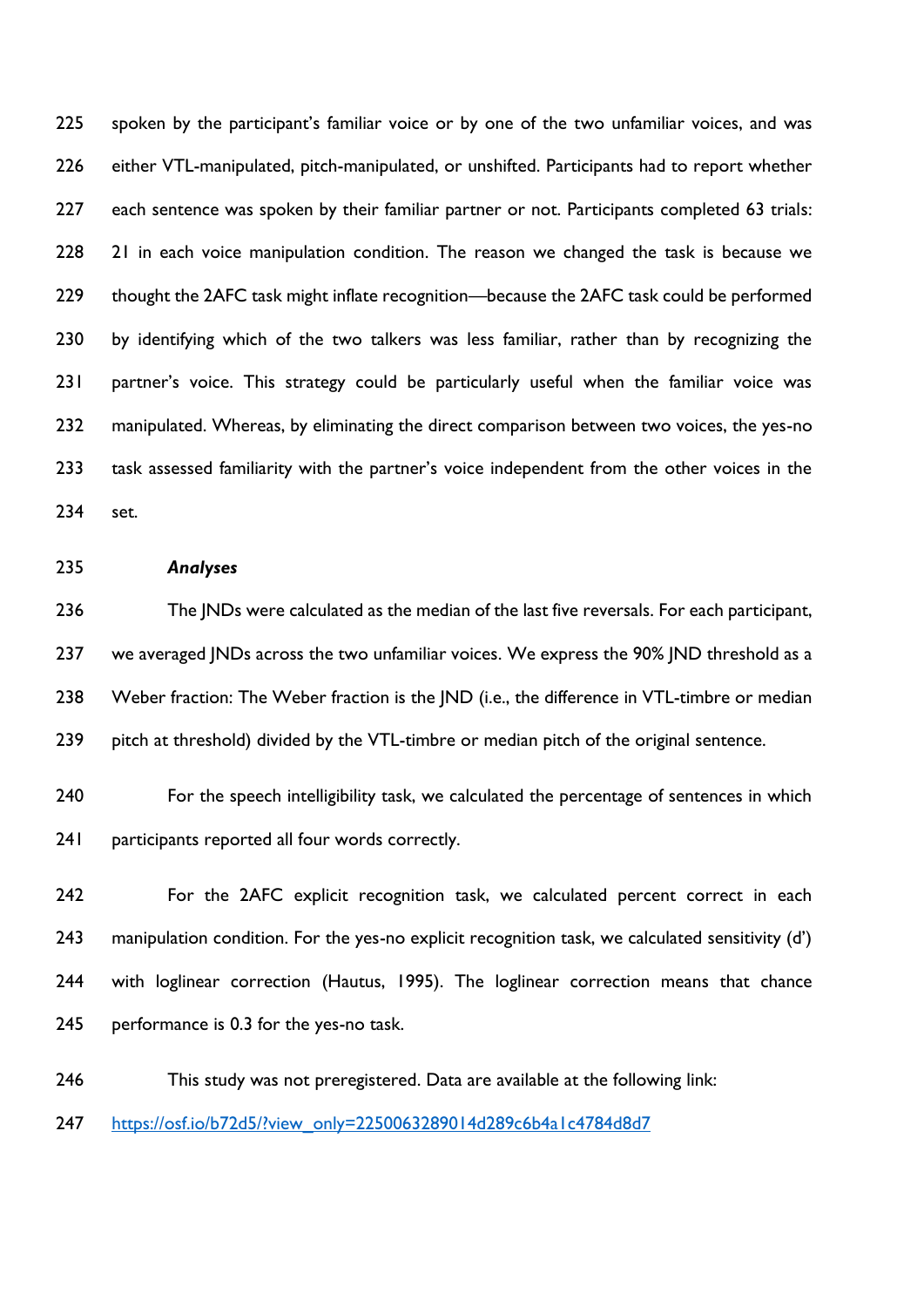#### **Results**

### *Discrimination thresholds*

 Figure 2 illustrates the JNDs in each condition. We used a two-way within-subjects 251 analysis of variance (ANOVA) to compare JNDs across Familiarity (familiar and unfamiliar) 252 and Manipulation (pitch and VTL-timbre) conditions. Participants had significantly greater (i.e., worse) JNDs for detecting manipulations to pitch (mean = 0.065, s.d. = 0.012) than acoustic 254 correlates of VTL (mean = 0.049, s.d. = 0.008) [ $F(1, 16) = 16.86$ ,  $p = 0.001$ ,  $\omega_p^2 = 0.47$ ].



 **Figure 2.** Pitch discrimination for familiar and unfamiliar voices (N=17). Just-noticeable difference (JND), expressed as a Weber fraction, for discriminating pitch and acoustic 260 correlates of vocal tract length (VTL-timbre). Error bars show  $\pm 1$  standard error of the mean.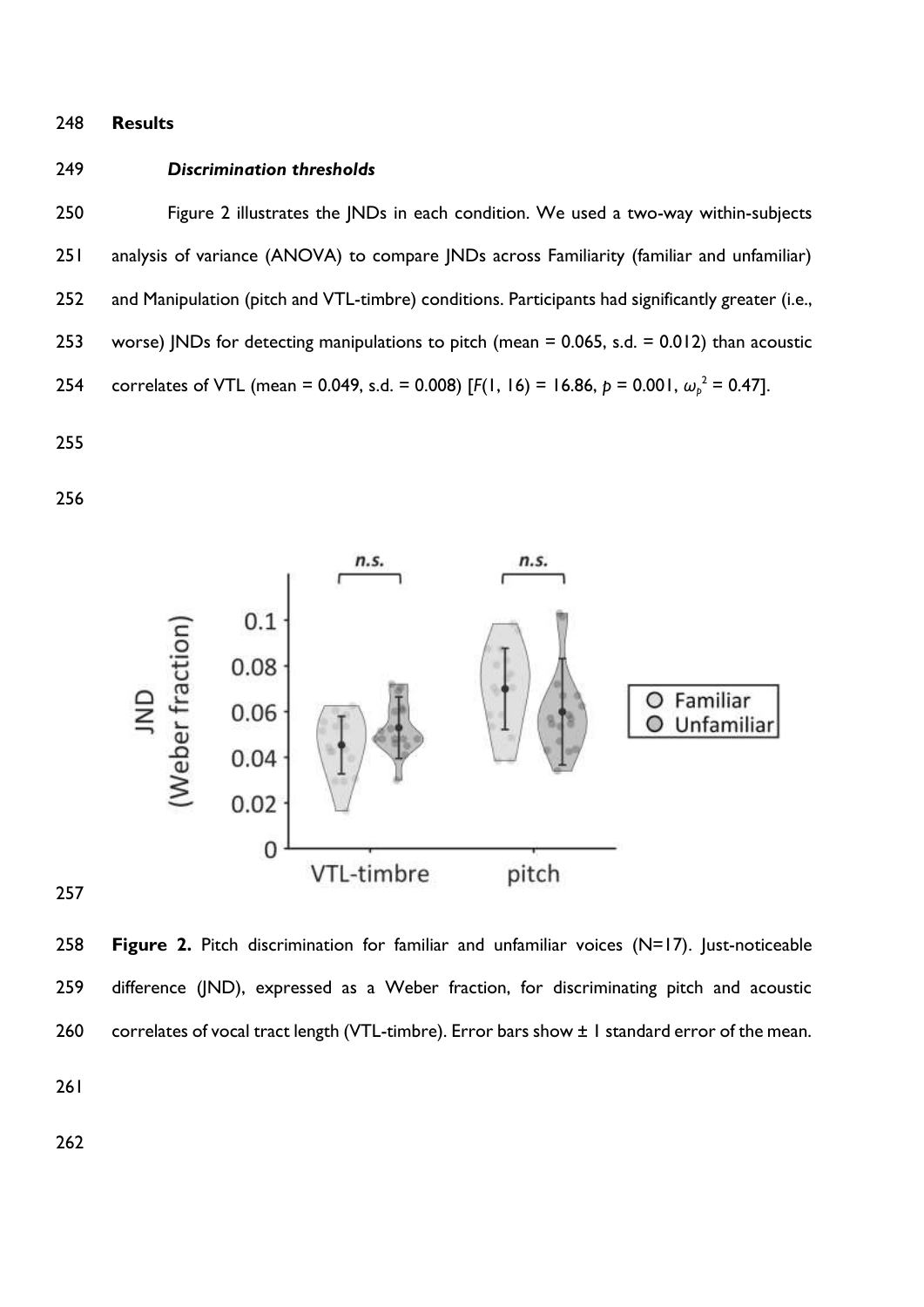263 Overall, there was no evidence for a difference in JNDs between familiar (mean = 264 0.058, s.d. = 0.013) and unfamiliar (mean = 0.056, s.d. = 0.011) voices [*F*(1, 16) = 0.07, *p* = 265 0.80,  $\omega_p^2$  = -0.05]. However, there was a significant interaction between the Familiarity and 266 Manipulation factors [F(1, 16) = 8.12,  $p = 0.011$ ,  $\omega_p^2 = 0.28$ ] (see Figure 2). We expected that 267 thresholds might be better for familiar than unfamiliar voices, but t-tests showed no significant 268 difference in JNDs between familiar and unfamiliar voices for pitch  $[t(16) = 1.48, p = 0.16, d$ 269 = 0.36] or VTL-timbre  $[t(16) = 1.78, p = 0.10, d<sub>z</sub> = 0.43]$ . Instead, the interaction showed a 270 crossover pattern, with slightly (but not significantly) better VTL-timbre JNDs for familiar than 271 unfamiliar voices, and slightly (but not significantly) worse pitch JNDs for familiar than 272 unfamiliar voices. The interaction was explained by a significant difference between VTL-273 timbre and pitch JNDs for familiar  $[t(16) = 5.50, p < 0.001, d_z = 1.33]$ , but not unfamiliar  $[t(16)$ 274 = 1.30,  $p = 0.21$ ,  $d<sub>z</sub> = 0.32$ ], voices. This pattern of results shows that participants can 275 discriminate smaller changes to VTL-timbre than pitch for familiar voices, but there is no 276 difference in the ability to discriminate changes to VTL-timbre and pitch for unfamiliar voices.

#### 277 *Explicit recognition*

278 Participants were able to identify their partner's voice with high accuracy in all voice 279 manipulation conditions.

280 Figure 3a illustrates percent correct on the 2AFC explicit recognition task (range = 281 87.5–100.0%). The data violated the assumption of normality (skewed distributions and *p* < 282 0.05 in Shapiro-Wilk test), so we compared percent correct across the three Manipulation 283 conditions using a Friedman test. The effect of Manipulation was not significant  $[X^2(2) = 2.00$ , 284  $p = 0.37$ ].

285 Figure 3b illustrates d′ for the subset of participants who completed the yes-no version 286 of the explicit recognition task. The d' results also violated the assumption of normality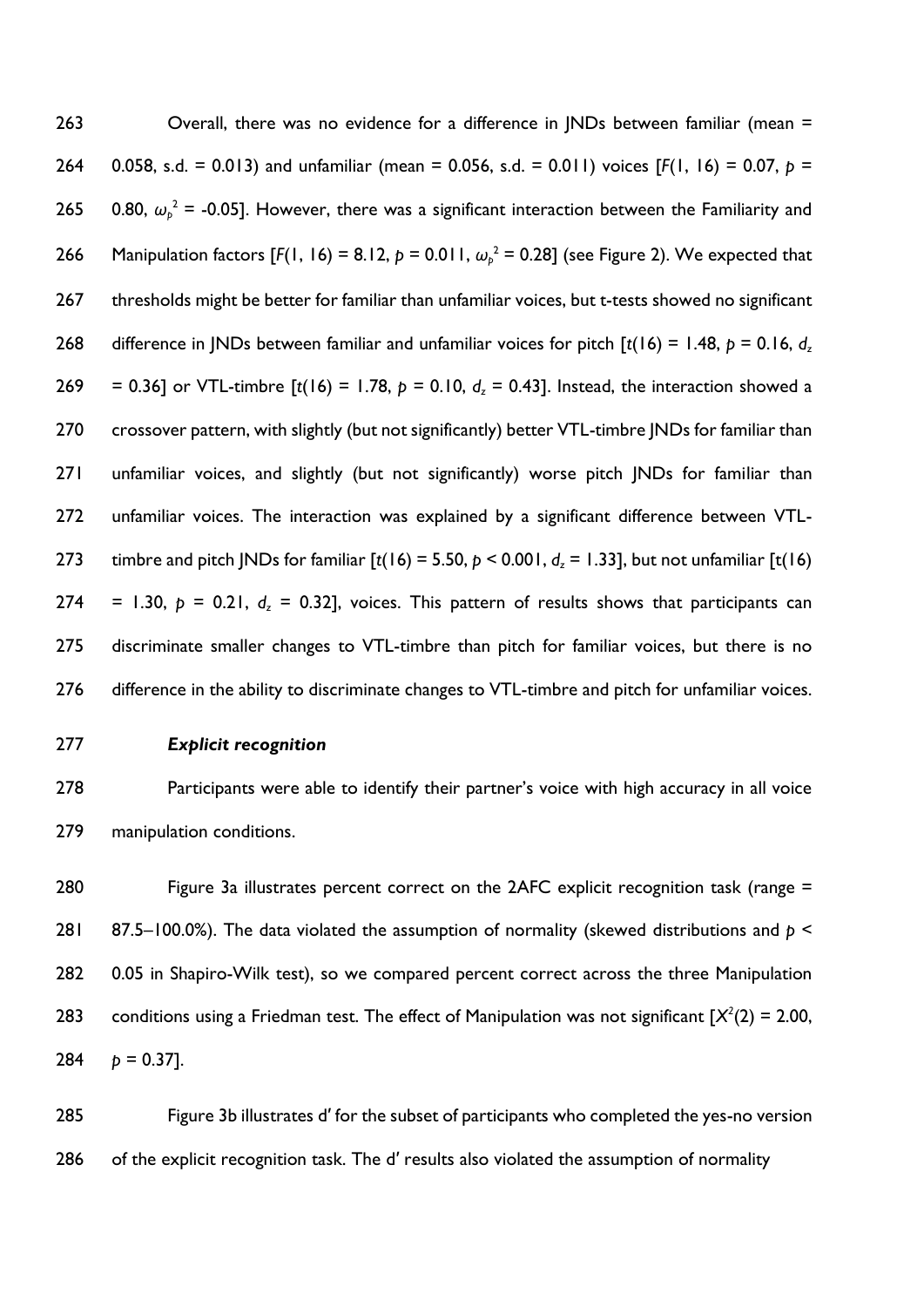

287

288 **Figure 3.** Explicit recognition and speech intelligibility for voices with their original 289 characteristics, voices manipulated in acoustic correlates of vocal tract length (VTL-timbre), 290 and voices manipulated in pitch. (a) Percentage of correct responses in the two-alternative 291 forced-choice (2AFC) version of the Explicit Recognition task (N=6). (b) Sensitivity (d' with 292 loglinear correction) in the yes-no version of the Explicit Recognition task (N=11). The dashed 293 horizontal line shows chance d′ (0.3). (c) Percentage of trials in which participants reported 294 the words from the target sentence correctly in the Speech Intelligibility task (N=17), across 295 Familiar Target (FT; solid lines) and Both Unfamiliar (BU; dashed lines) conditions. (d) Familiar-296 voice benefit (i.e. difference in percent correct between Familiar Target and Both Unfamiliar 297 conditions), collapsed across target-to-masker ratios, in the Speech Intelligibility task (N=17). 298 Error bars in all plots show  $\pm 1$  standard error of the mean.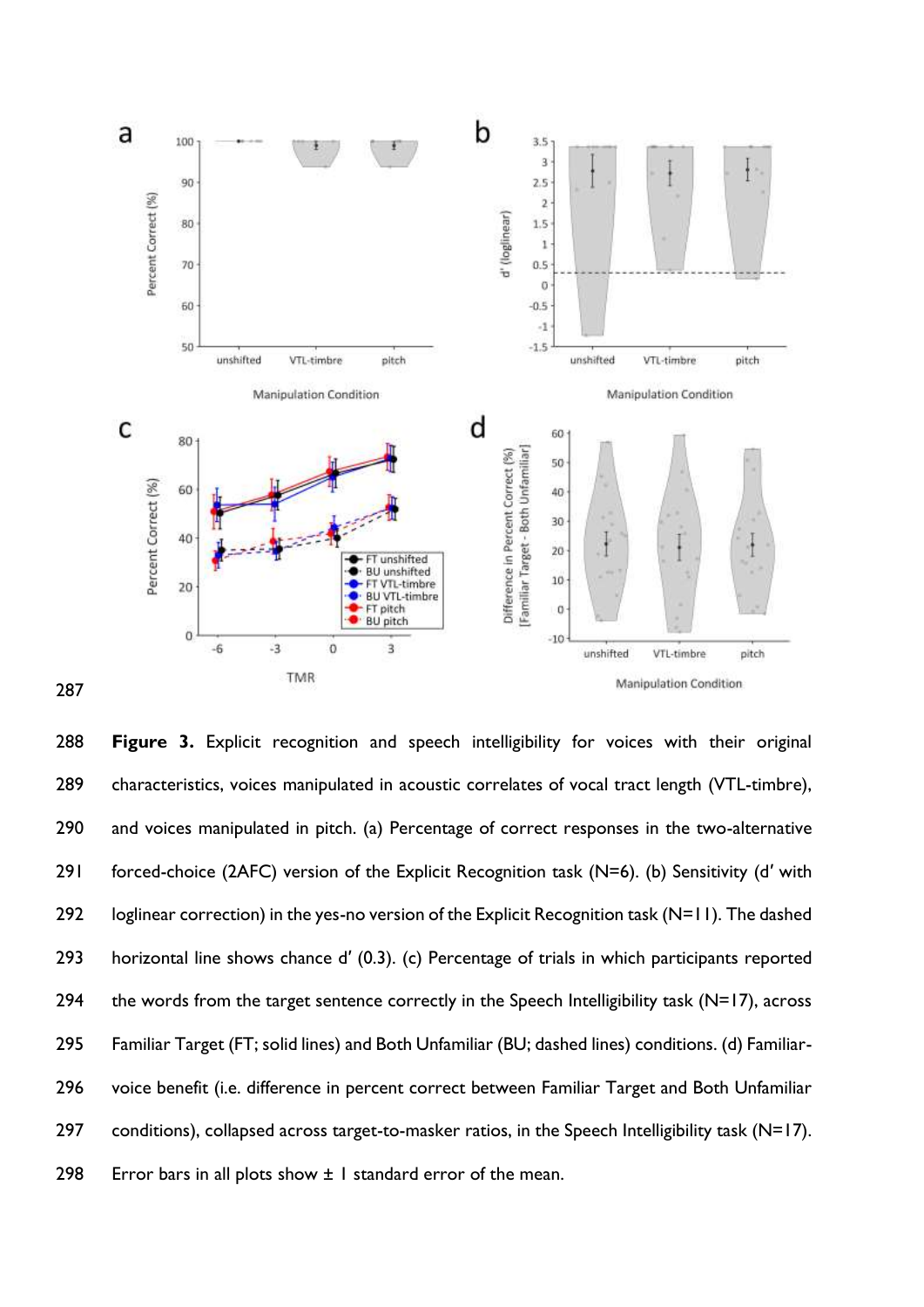(skewed distributions and p < 0.05 in Shapiro-Wilk test), so we compared d′ across the three Manipulation conditions using a Friedman test. The effect of Manipulation was not significant 301  $[X^2(2) = 0.95, p = 0.62].$ 

# *Speech intelligibility*

 As can be seen in Figure 3C, intelligibility was better at more favourable TMRs. Baseline performance in the Both Unfamiliar condition was similar across the four Manipulation conditions. Therefore, for each manipulation condition we calculated the speech-intelligibility benefit for the familiar voice by subtracting percent correct in the Both Unfamiliar condition from percent correct in the Familiar Target condition. A large familiar-voice intelligibility benefit, averaging 22%, was observed across all TMRs.

 We compared the magnitude of the familiar-voice benefit across Manipulation (VTL- manipulated, pitch-manipulated, and unshifted) and TMR (-6, -3, 0, +3) conditions using a two- way within-subjects ANOVA. We found no significant main effect of Manipulation [*F*(2, 32) = 312 0.29,  $p = 0.75$ ,  $\omega_p^2 = -0.04$ ] or TMR [*F*(3, 48) = 1.39,  $p = 0.26$ ,  $\omega_p^2 = 0.02$ ]. The interaction 313 was not significant either [ $F(6, 96) = 0.87$ ,  $p = 0.52$ ,  $\omega_p^2 = -0.01$ ].

 Figure 3d illustrates the speech-intelligibility benefit across the four manipulation conditions, collapsed across TMRs. One-sample t-tests for each Manipulation condition showed that the familiar-voice benefit was significantly greater than zero in all four conditions  $(t \ge 4.61, p \le 0.001)$ .

#### *Correlations between measures*

 To examine relationships between measures, we calculated Spearman's rank correlation coefficients with Bonferroni correction for 9 tests.

 First, we investigated whether participants who showed a greater familiar-voice benefit 322 to intelligibility (i.e., difference in percent correct between Familiar Target and Both Unfamiliar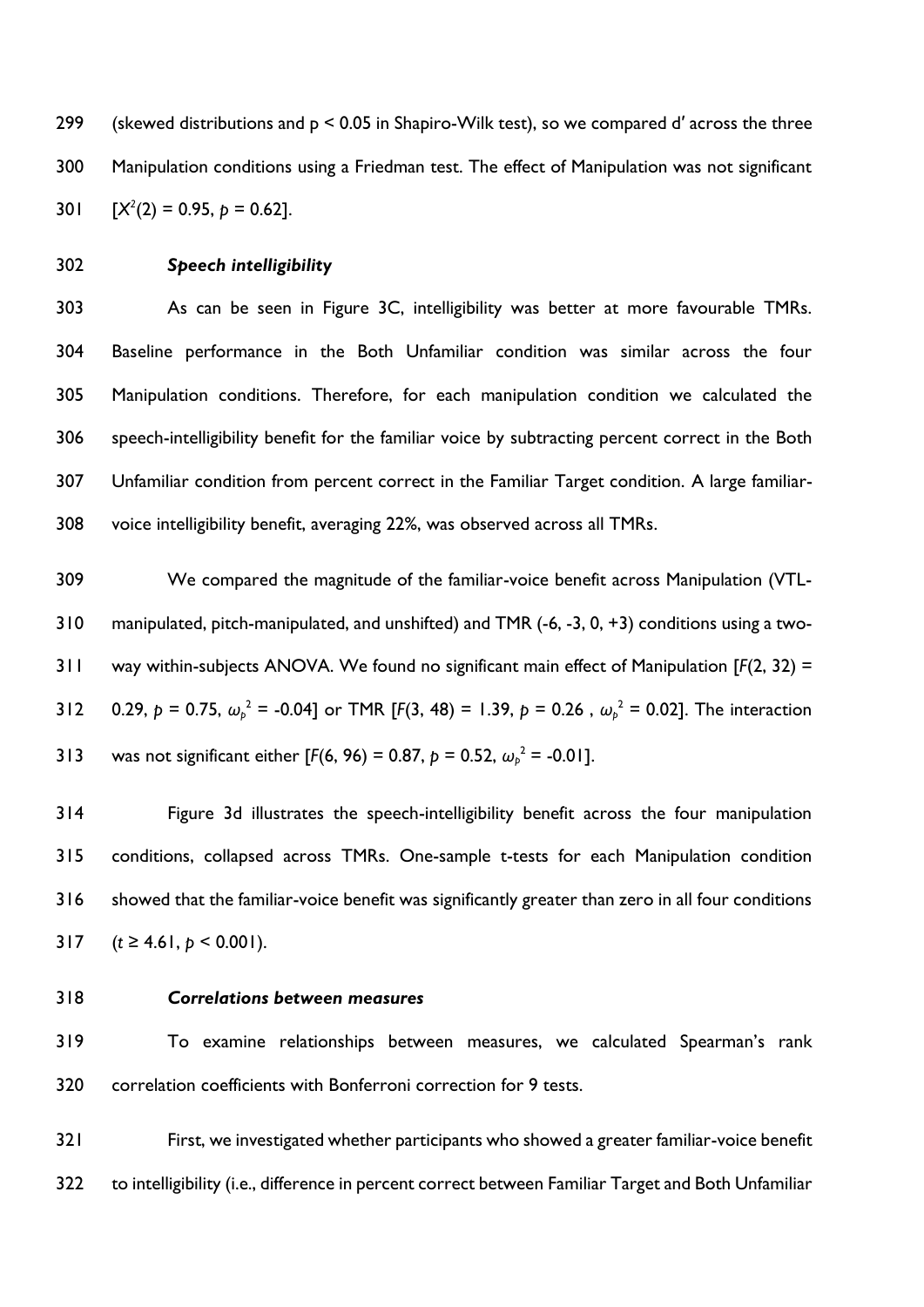in the unshifted condition) showed a greater difference in thresholds (i.e., difference in JNDs) between familiar and unfamiliar voices. We found no relationship between the magnitude of the familiar-voice benefit to intelligibility and the difference in thresholds—either for pitch 326 thresholds  $(r = 0.11, p \sim 1.00)$  or VTL-timbre thresholds  $(r = -0.14, p \sim 1.00)$ . Second, we assessed the relationship between the familiar-voice benefit and discrimination thresholds using the difference between pitch and VTL-timbre thresholds for familiar voices as the metric. We found no relationship between the familiar-voice intelligibility benefit and the difference 330 in thresholds between pitch and VTL-timbre  $(r = -0.28, p \sim 1.00)$ .

331

332 **Table 1.** Correlations between the extent of familiarity (measured either by the number of 333 years the participant had known the familiar person or the number of hours they reported 334 speaking to them each week) and familiar-unfamiliar differences in discrimination (pitch or 335 VTL) or speech intelligibility.

|                    | Familiar-unfamiliar<br>difference in JNDs<br>for pitch |       | Familiar-<br>unfamiliar<br>difference in JNDs |       | Familiar-<br>unfamiliar<br>difference in<br>speech |      |
|--------------------|--------------------------------------------------------|-------|-----------------------------------------------|-------|----------------------------------------------------|------|
|                    |                                                        |       |                                               |       |                                                    |      |
|                    |                                                        |       |                                               |       |                                                    |      |
|                    |                                                        |       | for VTL-timbre                                |       |                                                    |      |
|                    |                                                        |       |                                               |       | intelligibility                                    |      |
|                    | $\mathbf{r}$                                           | Þ     | $\mathbf{r}$                                  | Þ     | $\mathbf{r}$                                       | Þ    |
| <b>Years known</b> | 0.03                                                   | ~1.00 | 0.30                                          | ~1.00 | $-0.48$                                            | 0.48 |
| Hours speak per    | $-0.43$                                                | 0.74  | $-0.43$                                       | 0.77  | $-0.09$                                            | 1.00 |
| week               |                                                        |       |                                               |       |                                                    |      |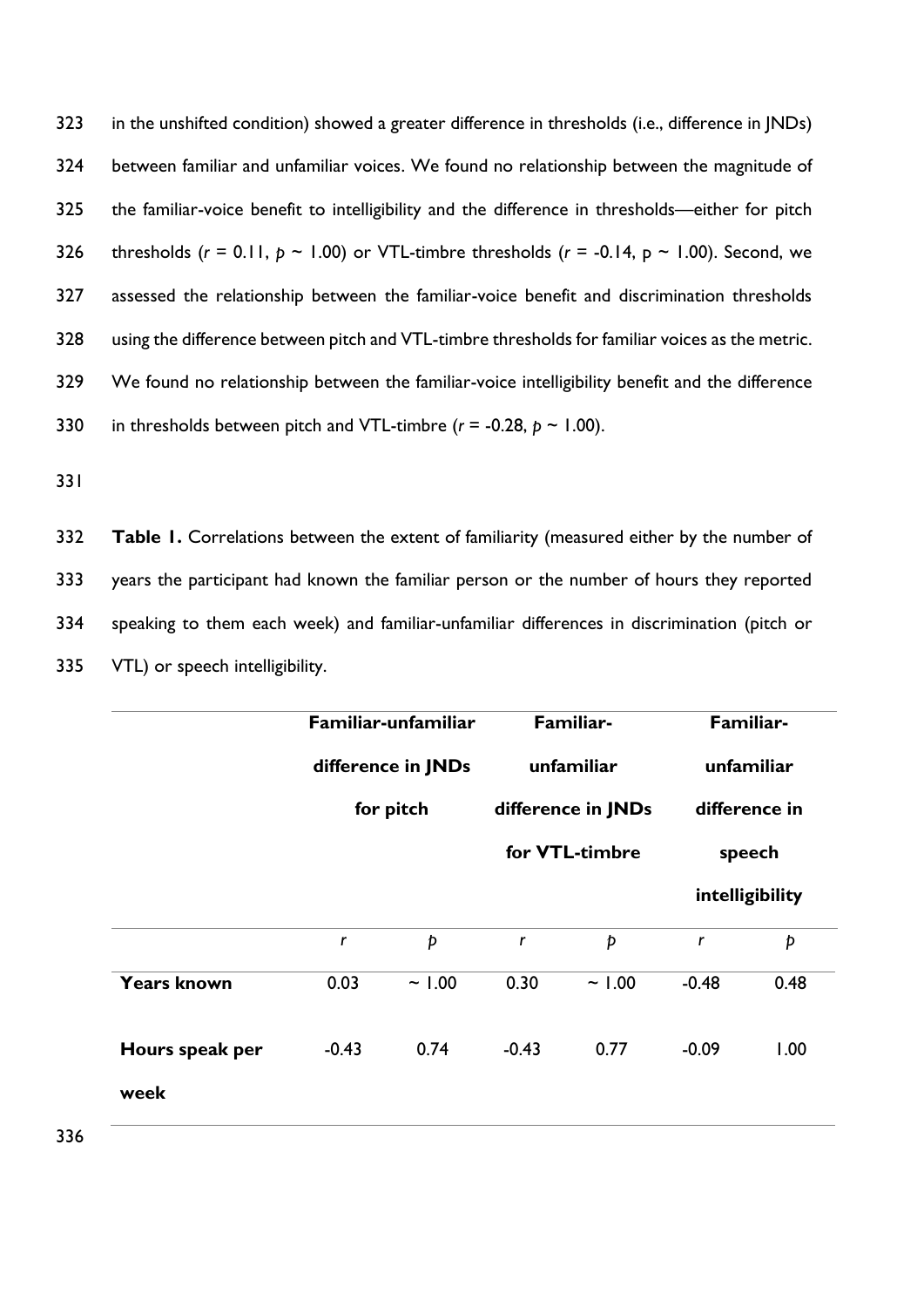Finally, we sought to determine whether the extent of familiarity affected discrimination thresholds or speech intelligibility. We assessed the extent of familiarity using two metrics: the number of years the pair had known each other and the number of hours that the pair spoke to each other each week. As can be seen from Table 1, neither metric 341 correlated significantly with the difference in thresholds between familiar and unfamiliar voices (neither for pitch or VTL-timbre) or the familiar-voice benefit to intelligibility.

### **Discussion**

 We replicated the finding that speech spoken by familiar people—here, a participant's friend—is more intelligible than speech spoken by unfamiliar people (Barker & Newman, 2004; Domingo et al., 2020; Domingo, Holmes, Macpherson, & Johnsrude, 2019; Holmes et al., 2018; Holmes & Johnsrude, 2020; Johnsrude et al., 2013; Kreitewolf et al., 2017; Levi et al., 2011; Newman & Evers, 2007; Nygaard & Pisoni, 1998; Nygaard et al., 1994; Souza et al., 2013; Yonan & Sommers, 2000). The magnitude of the familiar-voice benefit to intelligibility in the current experiment (10–25%) appears to be of a similar magnitude as was found by Johnsrude et al. (2013) (10–20%) and Holmes et al. (2018) (15–20%). Yet, when measuring discrimination thresholds, we found no evidence that Weber fractions for pitch or VTL-timbre were better for familiar than unfamiliar voices. We found some evidence that voice familiarity affects acuity, but this was a subtle effect: We found a crossover interaction, which reflected better Weber fractions (and thus acuity) for VTL-timbre than pitch for familiar but not unfamiliar voices. Across participants, discrimination thresholds did not co-vary with the intelligibility benefit or the extent of familiarity with the voice—and when we tested intelligibility with voices that were manipulated in pitch to the extent of the discrimination threshold, these manipulations had no significant effect on the speech intelligibility benefit within subjects. We conclude that the familiar-voice benefit to intelligibility is unlikely to be due to better thresholds for discriminating pitch, or VTL-timbre, for familiar than unfamiliar voices.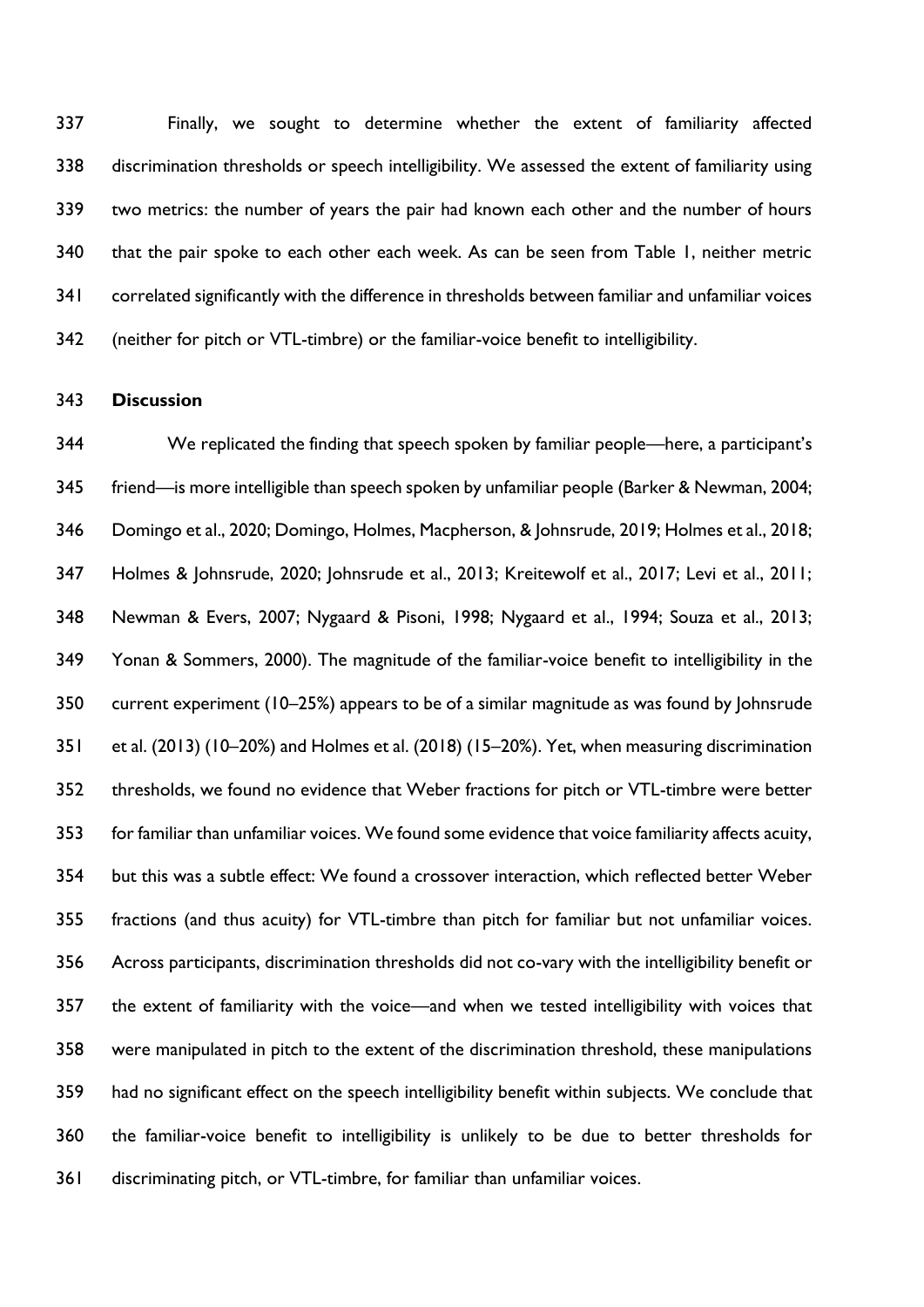#### *Discrimination thresholds are not reliably better for familiar voices*

 For both familiar and unfamiliar voices, thresholds were better for discriminating VTL- timbre than pitch—although for unfamiliar voices, this trend was non-significant. Broadly speaking, our results are consistent with previous results from Gaudrain et al. (2009), who found that unfamiliar voices needed to be manipulated to a greater extent in correlates of glottal pulse rate (corresponding to pitch) than in VTL for the unfamiliar talkers to be rated as different identities.

 We expected to find better thresholds for familiar than unfamiliar voices, which was not supported by the results: We found no significant difference in discrimination thresholds between familiar and unfamiliar voices for either pitch or perceptual correlates of VTL. These findings imply that long-term memory representations for the pitch and for the timbral signature of a given formant spacing of a familiar voice are not more precise than the shorter- term representations used to perform the discrimination task with unfamiliar voices. This result cannot be because participants had become familiar with the unfamiliar voices throughout the experiment, because the discrimination task was run first, and so the unfamiliar voices were highly novel during this task. The lack of a significant difference is unlikely to be because the voices were not sufficiently familiar to provide perceptual benefits, given we found a large intelligibility benefit for the same familiar voices when a competing talker was present.

 We found no evidence that variability in discrimination thresholds across participants related to the length of time participants had known each other, or to the familiar-voice intelligibility benefit—which is consistent with the idea that perceptual discrimination does not relate to the intelligibility benefit. In addition, we found no evidence that manipulations to pitch or VTL-timbre affected speech intelligibility (discussed in more detail in the next section),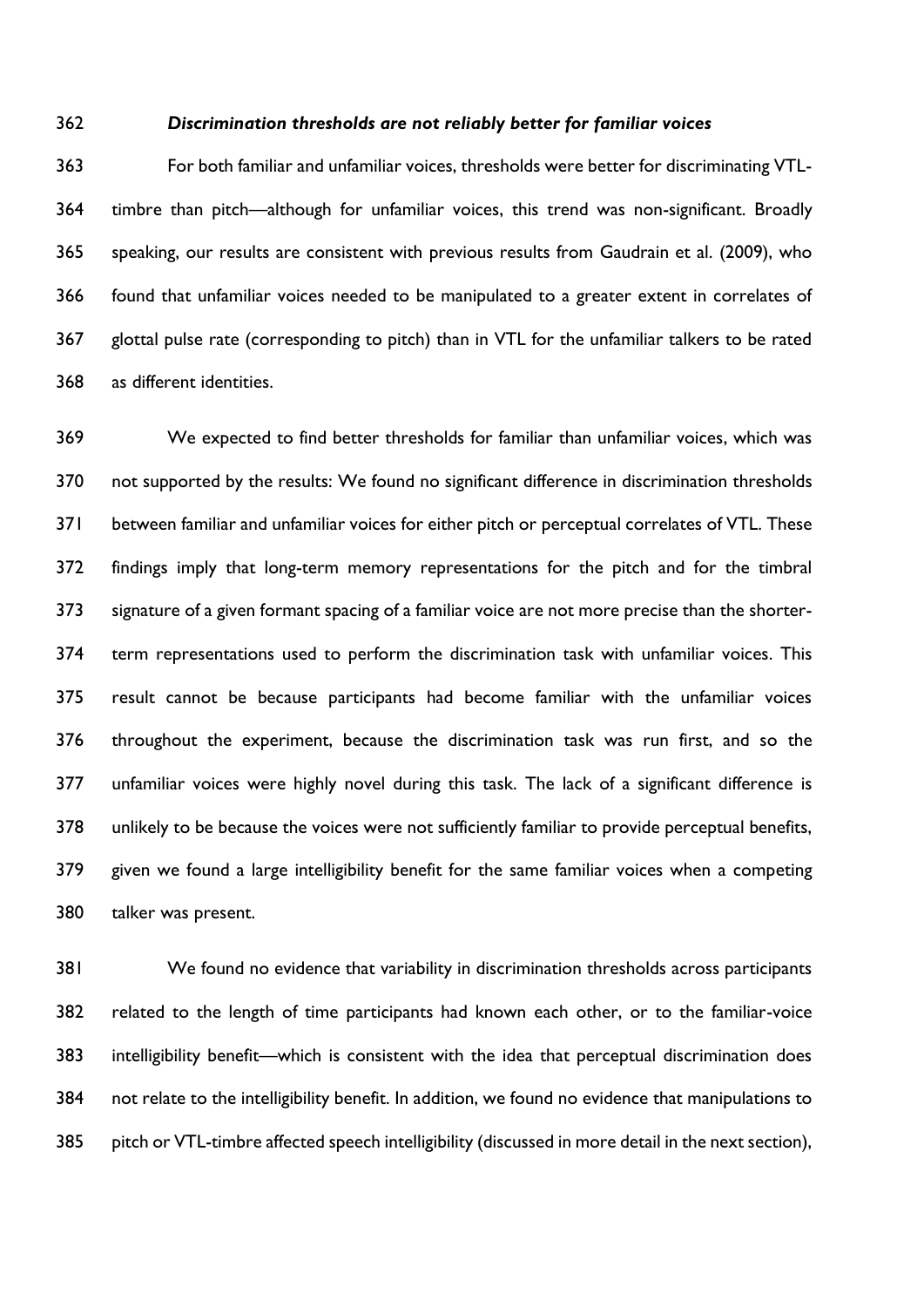which is also consistent with the hypothesis that better intelligibility for a familiar voice does not depend on precise representations of acoustic characteristics.

 Discrimination thresholds depended on both familiarity and the manipulated voice characteristic, as demonstrated by an interaction. The difference in JND threshold between VTL-timbre and pitch was larger for familiar than for unfamiliar voices. This interaction seems to be explained by a non-significant trend towards better VTL-timbre discrimination thresholds as well as worse pitch discrimination thresholds for familiar voices. This interaction might reflect a small (but significant) shift in the perceptual weight assigned to the properties of a voice, when a voice is familiar, compared to unfamiliar. Participants might have learnt to rely more heavily on VTL than pitch for familiar voices because vocal tract length is a very stable talker characteristic, whereas pitch varies within talkers. Consistent with this idea, Holmes et al. (2018) found that large changes to VTL-timbre eliminate the ability to recognise familiar voices, whereas perceptually equivalent changes to pitch reduce recognition by a significantly smaller amount. Given that VTL is more stable within a talker than pitch is, changes in VTL-timbre may be more salient for familiar voices than changes in pitch are.

 While it is possible that the shift in balance towards better VTL-timbre and worse pitch thresholds for familiar voices contributes to the intelligibility benefit, we found no correlation between this difference and the magnitude of the benefit across participants. Also, the effect is subtle: Thus, it is difficult to believe that it explains such a large intelligibility benefit of 20-25% in word-report accuracy.

# *Perceptually detectable manipulations to pitch and VTL-timbre have no detectable effect on intelligibility or recognition of familiar voices*

408 In this experiment, we replicated the benefit to speech intelligibility from a familiar target voice (Barker & Newman, 2004; Domingo et al., 2020; Holmes et al., 2018; Johnsrude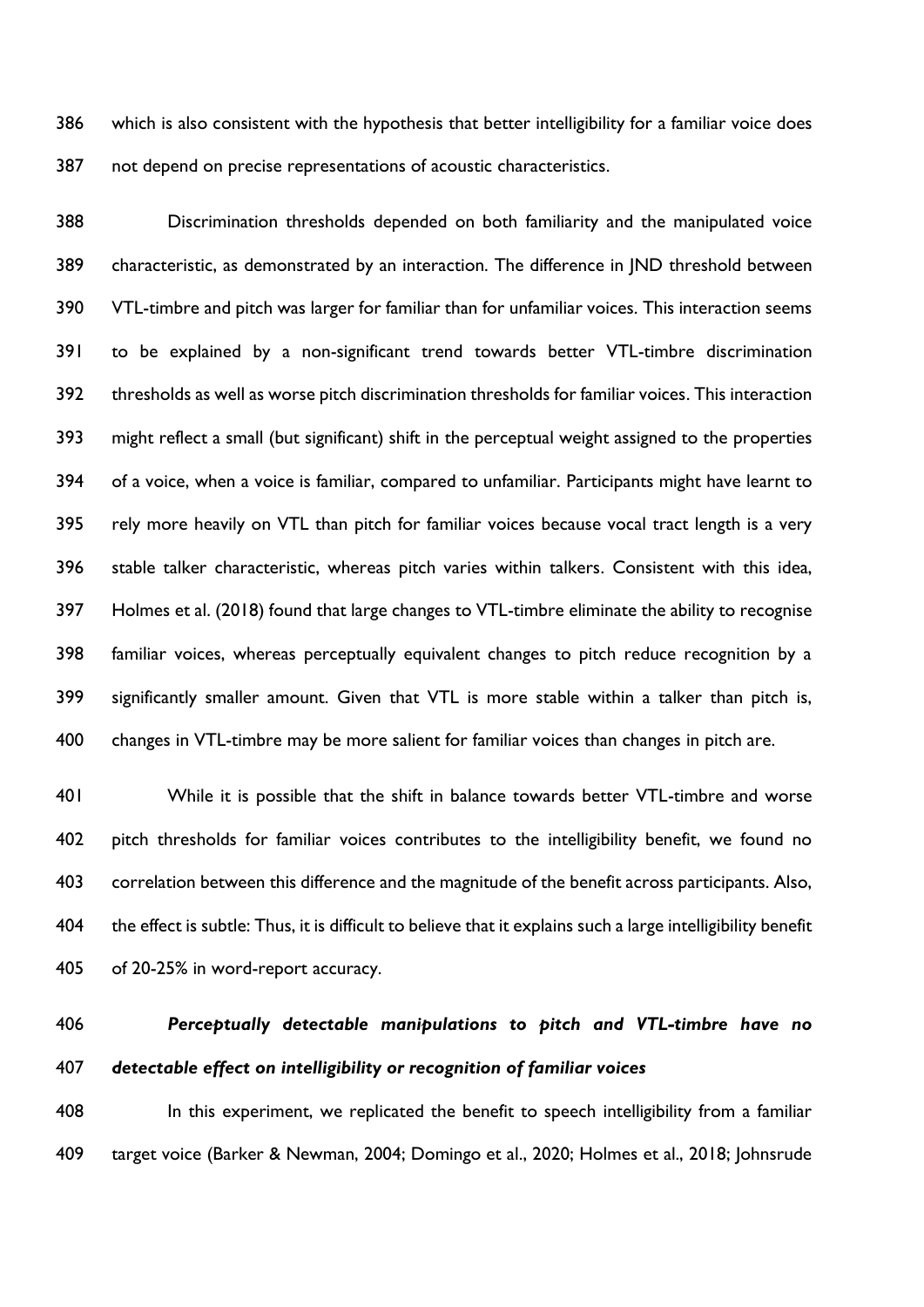et al., 2013; Kreitewolf et al., 2017; Levi et al., 2011; Newman & Evers, 2007; Nygaard & Pisoni, 1998; Nygaard et al., 1994; Souza et al., 2013; Yonan & Sommers, 2000) when the original pitch and VTL-timbre of the familiar voice was preserved. Interestingly, we found that participants gained a familiar-voice benefit of a similar magnitude when the voice had been manipulated in pitch or VTL-timbre to the participant's discrimination threshold. Participants could still reliably recognize their partner's voice when it had undergone the same manipulations in pitch or VTL-timbre. By definition, these manipulations were perceptually discriminable, because we used each participant's 90% threshold. Therefore, these findings suggest that representations of familiar voices are robust to small, but perceptible, manipulations of pitch and VTL-timbre of 4–10% and 2–6%, respectively. If better perceptual discrimination contributed to the familiar-voice benefit to intelligibility, then we would expect 421 that changing the pitch or VTL-timbre of a voice so it is at the 90% discrimination threshold should disrupt the intelligibility benefit for familiar voices.

 The robustness of the familiar-voice intelligibility benefit to variations in pitch and VTL- timbre may arise because, in natural listening situations, voice characteristics fluctuate over time. For example, when the same talker produces different vowel sounds, the shape of their vocal cavity changes due to changes in the positions of the articulators, which causes 427 differences in the locations of the formants (Hillenbrand, Getty, Clark, & Wheeler, 1995). Pitch fluctuates throughout the duration of a spoken sentence when a talker speaks emotively (Bänziger & Scherer, 2005). Thus, to recognise a person from their voice or to understand 430 the words they are saying in everyday listening situations—when pitch and VTL-timbre vary 431 naturally—some flexibility is necessary. Although it is desirable for listeners to detect such variations in vocal characteristics, it would not be advantageous for natural within-talker variability in pitch and VTL-timbre to remove the intelligibility benefit for familiar voices or 434 the ability to recognize a voice as familiar. Larger manipulations to pitch and VTL-timbre have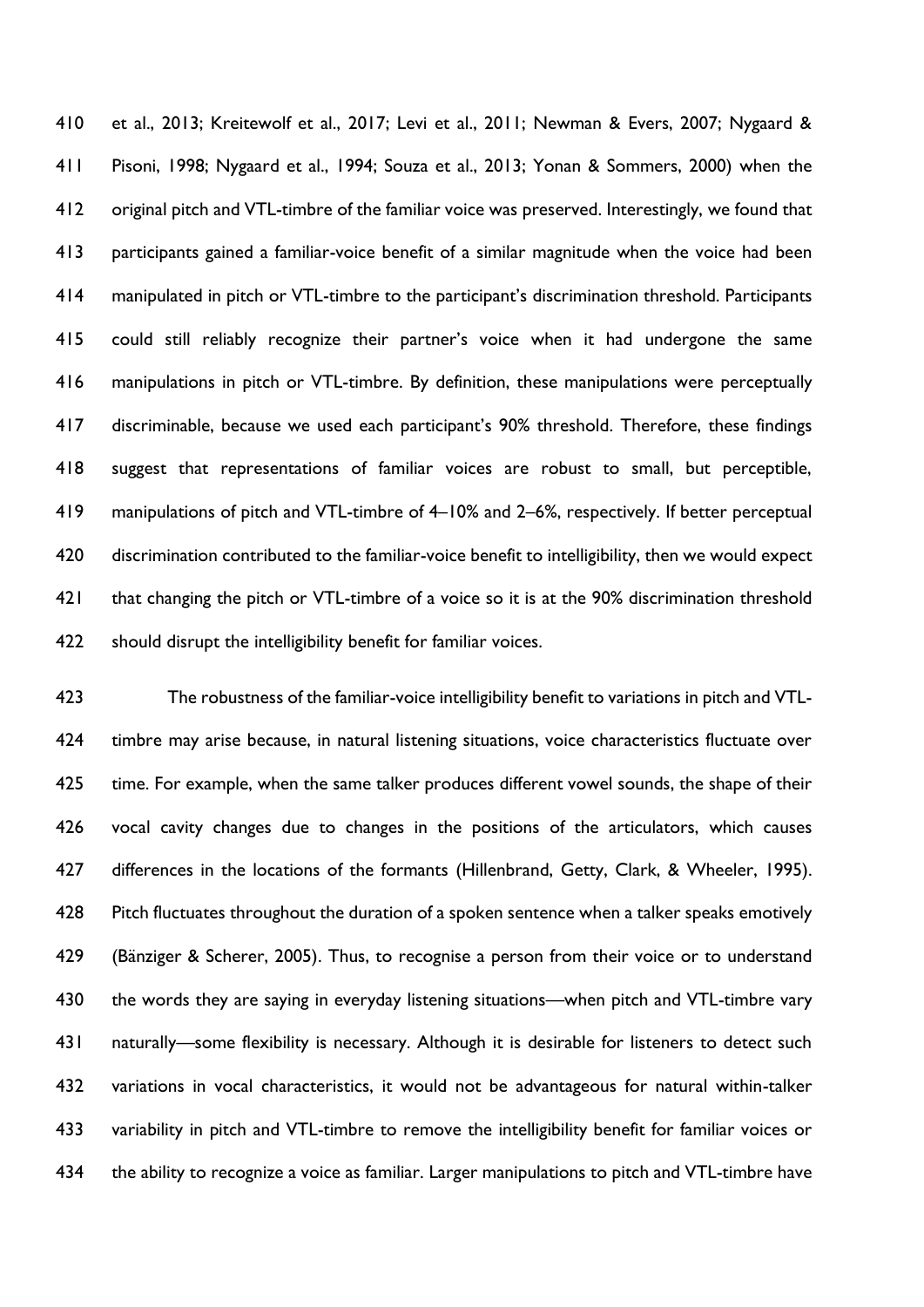been found to affect intelligibility and recognition (Holmes et al., 2018)—but these manipulations were about 5 times bigger than the manipulations here. Therefore, listeners use information about pitch and VTL-timbre to recognise and understand familiar talkers, but 438 do not seem to rely on highly precise representations of pitch and VTL-timbre that are close to the discrimination threshold.

### *Other processes likely underlie the familiar-voice intelligibility benefit*

 Overall, our results suggest that the familiar-voice benefit to intelligibility must arise 442 from processes other than better discrimination of pitch or VTL-timbre. One possibility is 443 that other types of predictions underlie the familiar-voice benefit to intelligibility—such as predictions about pitch contour, intonation, harmonic-to-noise ratio, or rhythm. Pitch and VTL-timbre seemed like the most likely characteristics *a priori*, given they have been shown to contribute to voice recognition (Holmes et al., 2018; LaRiviere, 1975; Lavner et al., 2000, 2001; van Dommelen, 1987, 1990). However, Holmes et al. (2018) found that manipulating both pitch and VTL-timbre by a large amount (approximately 5 times larger than the manipulations of the current study) reduced but did not eliminate the familiar-voice benefit to intelligibility—consistent with the idea that other voice attributes could be used to realize 451 the intelligibility benefit.

 Another explanation for our results—which is consistent with the results of Holmes and Johnsrude (2020)—is that familiar voices are more intelligible because they help listeners resist interference from a competing talker. Holmes and Johnsrude (2020) tested the intelligibility of familiar and unfamiliar voices in different masking conditions. If familiar voices are more intelligible because (any of) their vocal attributes are more predictable, then there should be a familiar-voice benefit in all masking conditions that have similar acoustic properties: the content of the masker should not matter. However, Holmes and Johnsrude (2020) found a significant difference in the familiar-voice benefit to intelligibility among masking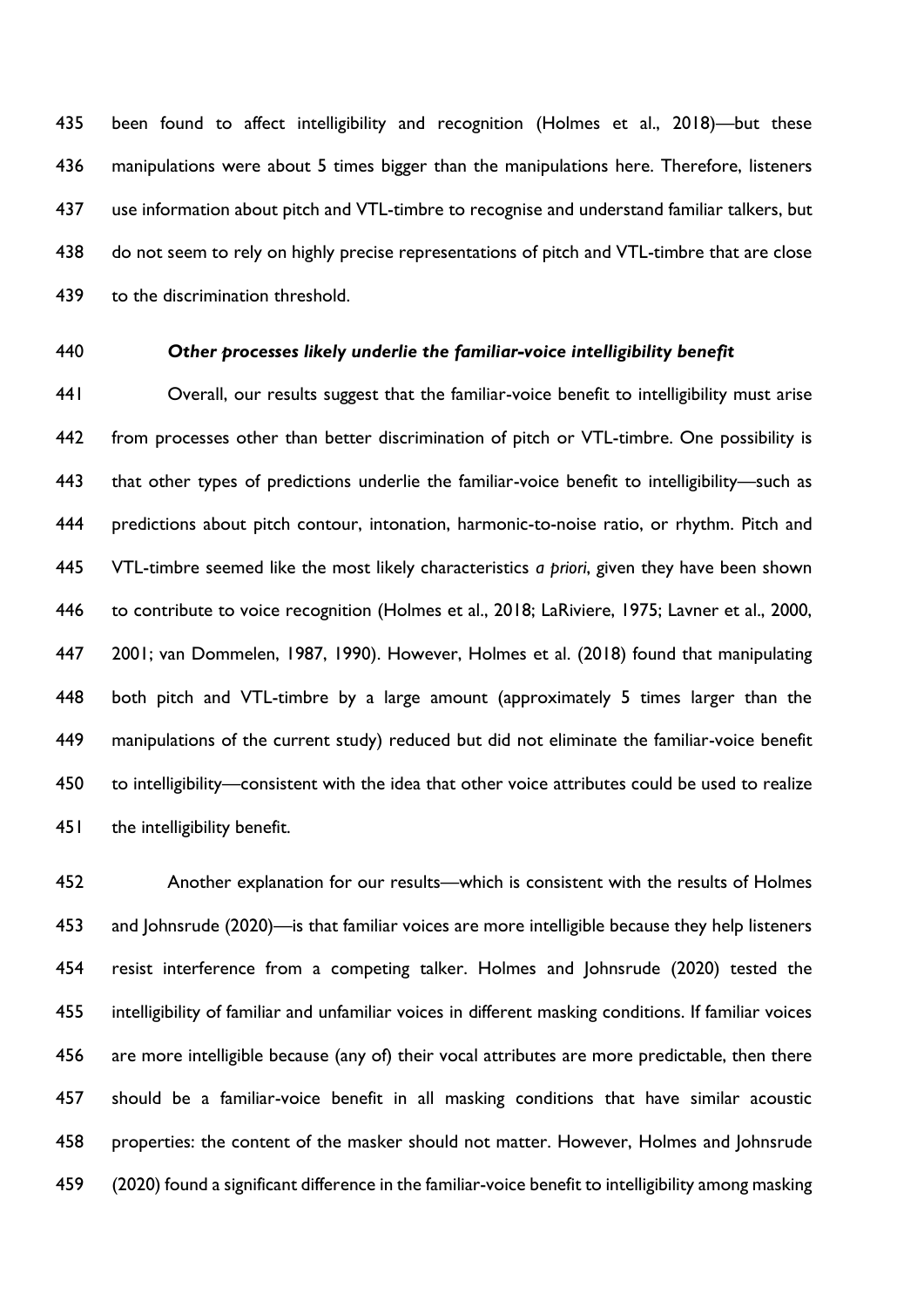conditions: they found no benefit in modulated noise, a moderate benefit when the masker spoke a sentence in an incomprehensible language, and the largest benefit when the masker spoke an English sentence. These results demonstrate that properties of the masker, rather than the target, affect the intelligibility benefit. The results reported by Holmes and Johnsrude (2020) suggest that better predictions about voice characteristics for familiar than unfamiliar people are unlikely to underlie the familiar-voice benefit to intelligibility, and instead implies that familiarity with a voice affects the active cognitive processes engaged in speech perception (Heald & Nusbaum, 2014). Our results are consistent with the explanation that familiar voices are more intelligible because they help listeners resist interference from a competing talker. This account does not predict that familiar voices presented alone should be more perceptually discriminable than unfamiliar voices, but it predicts that words spoken by familiar people will be more intelligible when a competing talker is present (because greater efficiency enables listeners to better resist interference from the competing talker)—which is exactly what we found.

# *Implications for accounts of speech processing*

 For many years, we have known that talker attributes (sometimes termed 'indexical properties') influence the perception of speech content (e.g., the words that are spoken) (Nygaard et al., 1994; Remez et al., 1997). Speech is never heard outside of a particular (talker) context—and speech content and talker information are intermingled in the acoustic signal (see, for example, Lachs et al., 2003). The finding that speech spoken by familiar people is more intelligible than speech spoken by unfamiliar people suggests that talker information is not simply stripped away from the acoustic signal, but rather contributes to speech recognition (Pisoni, 1996). Yet, how familiarity with an interlocutor's voice affects the process of speech recognition has remained unclear.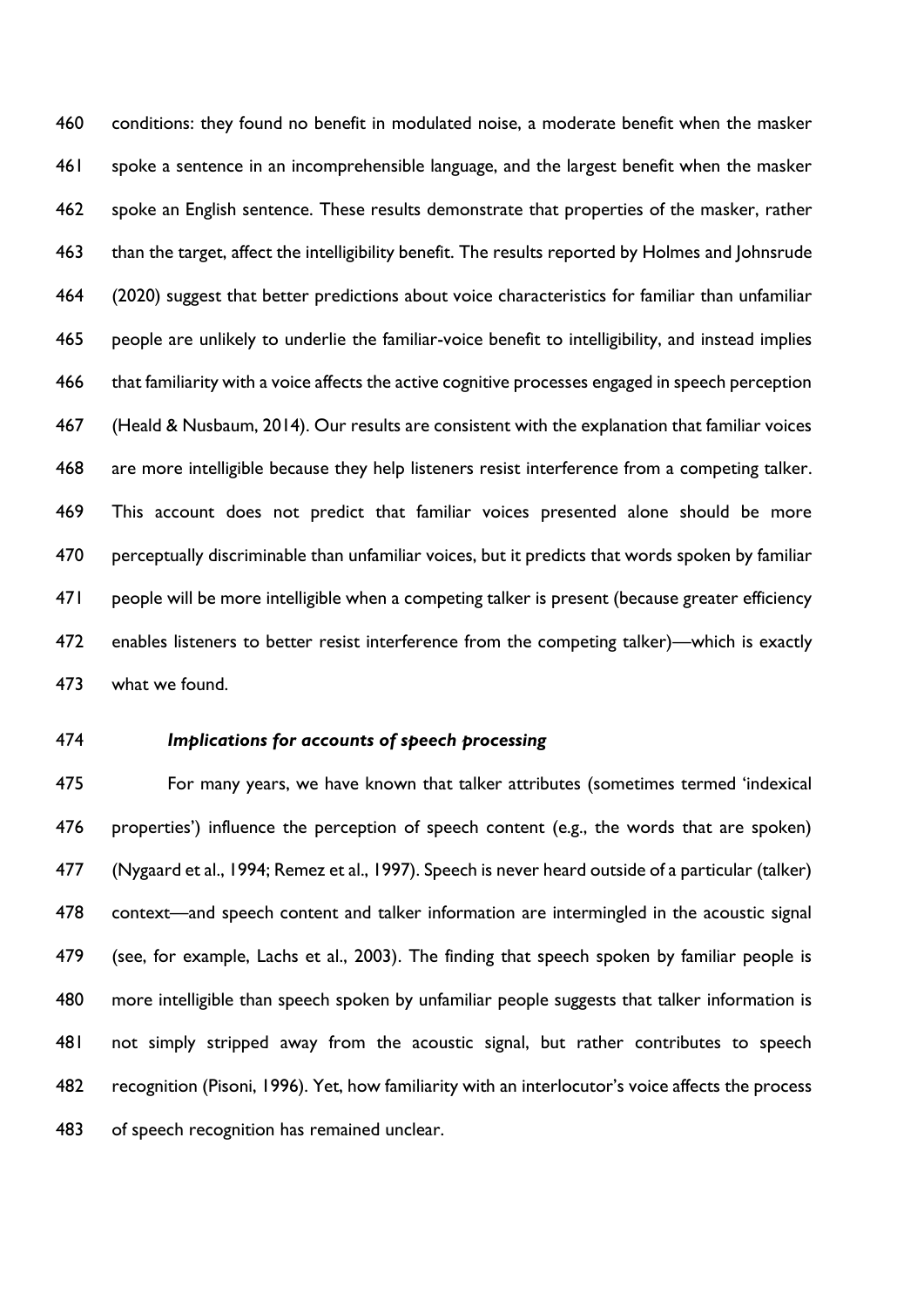Under the episodic account of speech recognition (Goldinger, 1996, 1998), words are recognized by comparing the acoustic signal against stored memories, which contain all instances of spoken words that a listener has heard throughout their life: each instance is stored as an episodic memory. If the familiar-voice benefit arises because exposure to someone's voice increases the number of their words that are stored in memory, then we would expect discrimination of voice characteristics to be better for familiar than unfamiliar voices: Listeners would have accumulated episodic memories for familiar voices, and may have few if any episodic memories that are similar to a novel (unfamiliar) voice. Therefore, our results are difficult to reconcile with the episodic account of speech recognition.

 Our results also speak against the idea that stored representations of the pitch or VTL-timbre of a familiar voice assist the perceptual normalization process (e.g., Peterson, 1961): if such representations were present, it would be surprising if they were not used to facilitate discrimination.

 Under prototype theory (Lavner et al., 2001), we might assume that the familiar-voice benefit arises because the acoustics of familiar voices contribute more to the prototype representation than do unfamiliar voices—because participants have had more exposure to the familiar voice. However, under this explanation, the prototype should be more similar in its acoustic properties to familiar voices, so we would also expect to find better discrimination of acoustic properties for familiar than unfamiliar voices.

 For the reasons described above, our results are more consistent with the idea that familiar and unfamiliar voices undergo similar normalization, but processing is more efficient or uses fewer cognitive resources for familiar than unfamiliar voices (Nygaard & Pisoni, 1998; Yonan & Sommers, 2000). This is more consistent with conceptualizations that treat speech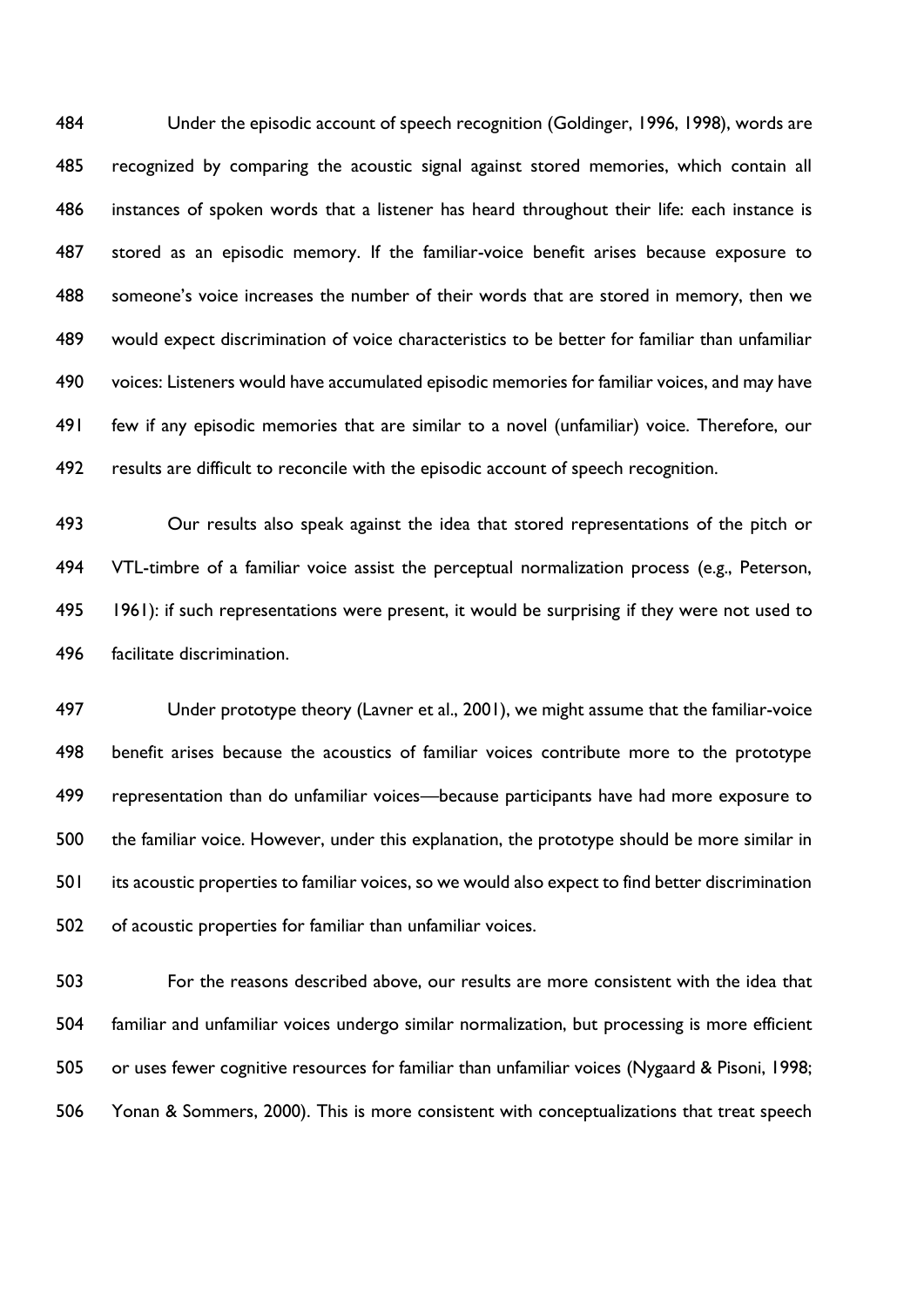perception as an active process that engages cognition (Friston et al., 2021; e.g., Heald & Nusbaum, 2014).

*Conclusions*

 We predicted that natural familiarity with voices would lead to better thresholds for discriminating pitch or VTL-timbre, but we found no strong evidence for an advantage. Yet, participants received a large (20-25%) intelligibility benefit for same voices when a competing talker was present. Based on our results, it seems unlikely that better representations of pitch or VTL-timbre underlie the familiar-voice benefit to intelligibility that has been robustly observed: first, we found no significant benefit to auditory acuity for familiar voices across the group of participants; second, the magnitude of the familiar-voice benefit did not correlate with the difference in discrimination thresholds among participants; and, third, manipulations to pitch and VTL-timbre at the 90% discrimination threshold did not reduce the magnitude of the intelligibility benefit. We did find a significant crossover interaction between familiarity and manipulated characteristic (pitch or VTL-timbre) for discrimination, indicating that acuity for pitch and VTL-timbre is influenced by voice familiarity, but in opposite directions. This is consistent with a listener placing greater reliance on VTL-timbre than pitch when a voice is familiar.

**Author Contributions**

 E.H. and I.J. designed the experiment and wrote the paper. E.H. collected and analysed the data.

**Acknowledgements**

 The experiment was supported by funding to I.J. from the Canadian Institutes of Health Research (CIHR; Operating Grant: MOP 133450) and the Natural Sciences and Engineering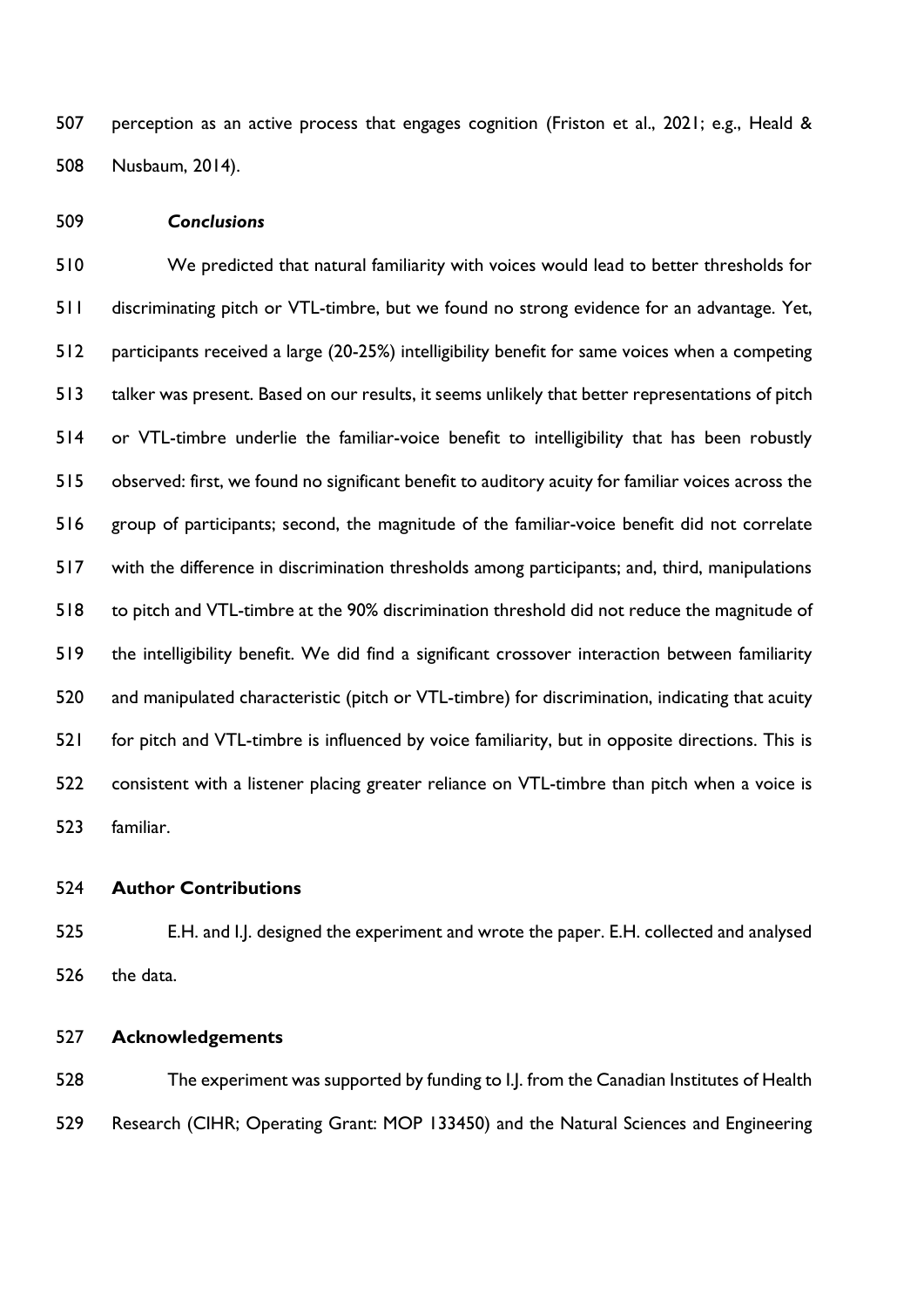Research Council of Canada (NSERC; Discovery Grant: 327429-2012). We thank Grace To and Shivaani Shanawaz for their help preparing stimuli and collecting data.

#### **References**

- Bänziger, T., & Scherer, K. R. (2005). The role of intonation in emotional expressions. *Speech*
- *Communication*, *46*(3–4), 252–267. https://doi.org/10.1016/j.specom.2005.02.016
- Barker, B. a., & Newman, R. S. (2004). Listen to your mother! The role of talker familiarity in infant streaming. *Cognition*, *94*, 45–53. https://doi.org/10.1016/j.cognition.2004.06.001
- Chiba, T., & Kajiyama, M. (1941). *The vowel: Its nature and structure*. Tokyo, Japan: Tokyo-Kaiseikan.
- Domingo, Y., Holmes, E., & Johnsrude, I. S. (2020). The benefit to speech intelligibility of hearing a familiar voice. *Journal of Experimental Psychology: Applied*, *26*(2), 236–247. https://doi.org/10.1037/xap0000247
- Domingo, Y., Holmes, E., Macpherson, E., & Johnsrude, I. S. (2019). Using spatial release from
- masking to estimate the magnitude of the familiar-voice intelligibility benefit. *The Journal*
- *of the Acoustical Society of America*, *146*(5), 3487–3494. https://doi.org/10.1121/1.5133628
- Fant, G. (1960). *Acoustic Theory of Speech Production*. Netherlands: The Hague.
- Faul, F., Erdfelder, E., Buchner, A., & Lang, A.-G. (2009). Statistical power analyses using G\*Power 3.1: tests for correlation and regression analyses. *Behavior Research Methods*, *41*(4), 1149–1160. https://doi.org/10.3758/BRM.41.4.1149
- Friston, K. J., Sajid, N., Quiroga-Martinez, D. R., Parr, T., Price, C. J., & Holmes, E. (2021). Active Listening. *Hearing Research*, *399*, 107998.
- https://doi.org/10.1016/j.heares.2020.107998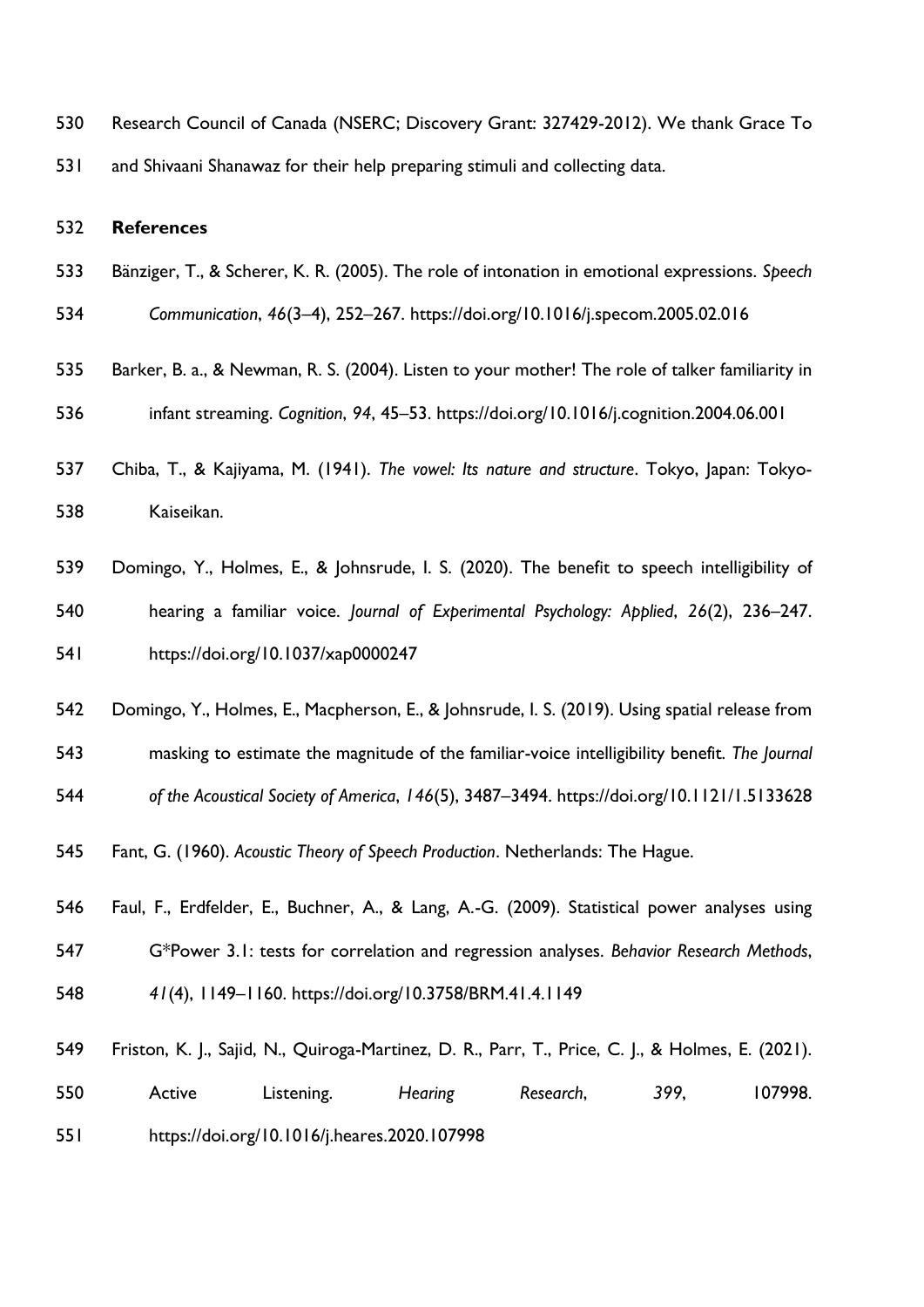- Gaudrain, E., Li, S., Ban, V. S., & Patterson, R. D. (2009). The role of glottal pulse rate and vocal tract length in the perception of speaker identity. *Proceedings of the Annual Conference of the International Speech Communication Association, INTERSPEECH*, 148–151.
- Goldinger, S. D. (1996). Words and voices: Episodic traces in spoken word identification and
- recognition memory. *Journal of Experimental Psychology: Learning, Memory, and Cognition*,
- *22*(5), 1166–1183. https://doi.org/10.1037/0278-7393.22.5.1166
- Goldinger, S. D. (1998). Echoes of echoes? An episode theory of lexical access. *Psychological Review*, *105*(2), 251–279.
- Hautus, M. J. (1995). Corrections for extreme proportions and their biasing effects on
- estimated values of d′. *Behavior Research Methods, Instruments, & Computers*, *27*(1), 46–51.
- https://doi.org/10.3758/BF03203619
- Heald, S. L., & Nusbaum, H. C. (2014). Speech perception as an active cognitive process. *Front Syst Neurosci*, *8*(March), 35. https://doi.org/10.3389/fnsys.2014.00035
- Hillenbrand, J. M., Getty, L. A., Clark, M. J., & Wheeler, K. (1995). Acoustic characteristics of
- American English vowels. *Journal of the Acoustical Society of America*, *97*(5), 3099–3111.
- https://doi.org/10.1121/1.411872
- Holmes, E. (2018). *Speech recording videos*. https://doi.org/10.5281/zenodo.1165402
- Holmes, E., Domingo, Y., & Johnsrude, I. S. (2018). Familiar voices are more intelligible, even
- if they are not recognized as familiar. *Psychological Science*, *29*(10), 1575–1583. https://doi.org/10.1177/0956797618779083
- Holmes, E., & Johnsrude, I. S. (2020). Speech spoken by familiar people is more resistant to interference by linguistically similar speech. *Journal of Experimental Psychology: Learning, Memory, and Cognition*, *46*(8), 1465–1476. Retrieved from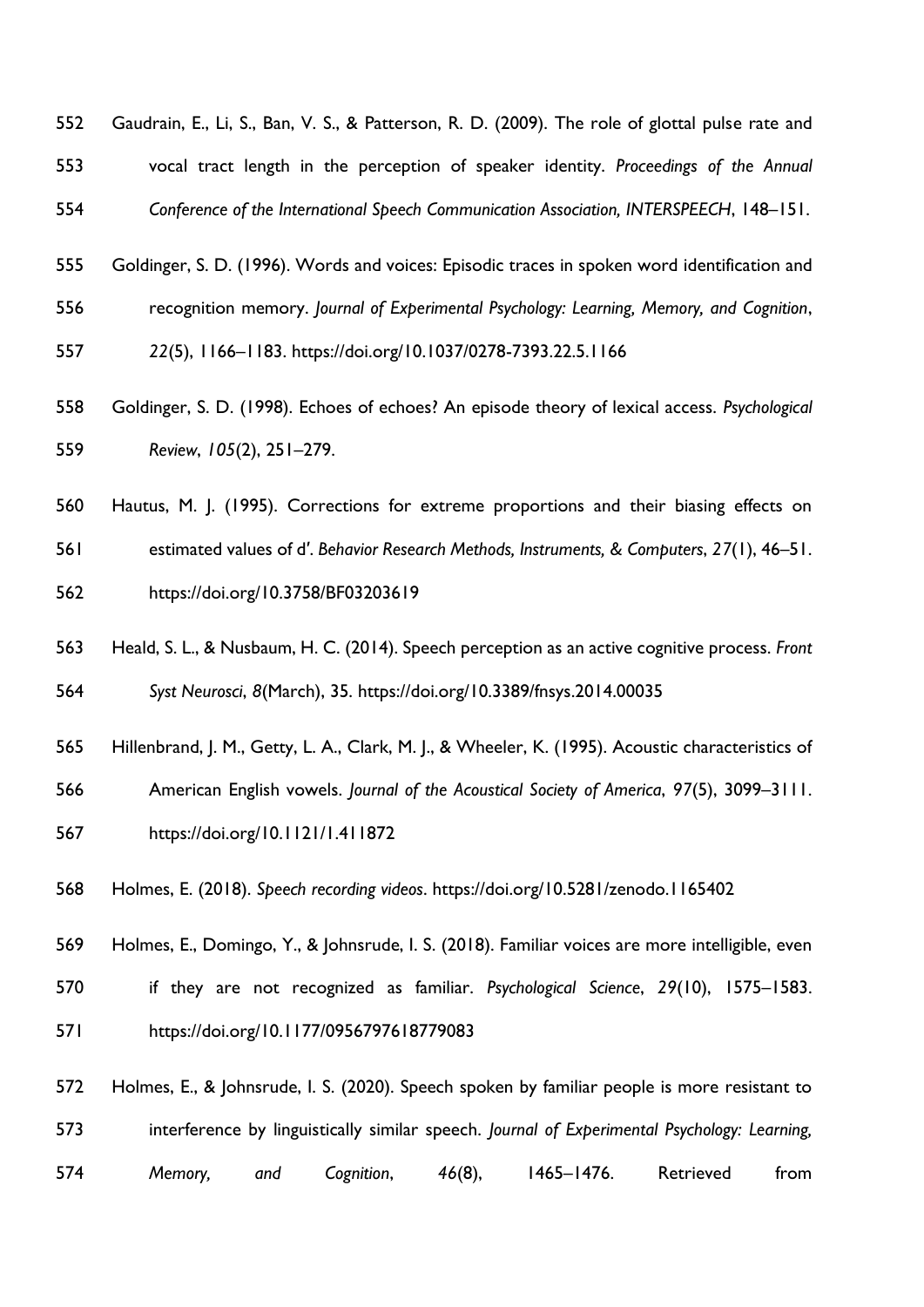#### https://doi.org/10.31234/osf.io/2ebrs

- Johnsrude, I. S., Mackey, A., Hakyemez, H., Alexander, E., Trang, H. P., & Carlyon, R. P. (2013).
- Swinging at a cocktail party: voice familiarity aids speech perception in the presence of a
- competing voice. *Psychological Science*, *24*(10), 1995–2004. https://doi.org/10.1177/0956797613482467
- Kaernbach, C. (1991). Simple adaptive testing with the weighted up-down method. *Perception & Psychophysics*, *49*(3), 227–229. https://doi.org/10.3758/BF03214307
- Kreitewolf, J., Mathias, S. R., & von Kriegstein, K. (2017). Implicit talker training improves
- comprehension of auditory speech in noise. *Frontiers in Psychology*, *8*, 1584.
- https://doi.org/10.3389/fpsyg.2017.01584
- Lachs, L., McMichael, K., & Pisoni, D. B. (2003). Speech Perception and Implicit Memory:
- Evidence for Detailed Episodic Encoding of Phonetic Events. In *Rethinking Implicit Memory*
- (pp. 215–235). https://doi.org/10.1093/acprof:oso/9780192632326.003.0010
- LaRiviere, C. (1975). Contributions of fundamental frequency and formant frequencies to speaker identification. *Phonetica*, *31*(3–4), 185–197. https://doi.org/10.1159/000259668
- Lavner, Y., Gath, I., & Rosenhouse, J. (2000). Effects of acoustic modifications on the
- identification of familiar voices speaking isolated vowels. *Speech Communication*, *30*(1), 9–
- 26. https://doi.org/10.1016/S0167-6393(99)00028-X
- Lavner, Y., Rosenhouse, J., & Gath, I. (2001). The prototype model in speaker identification by human listeners. *International Journal of Speech Technology*, *4*(1), 63–74. https://doi.org/10.1023/A:1009656816383
- Levi, S. V, Winters, S. J., & Pisoni, D. B. (2011). Effects of cross-language voice training on speech perception: whose familiar voices are more intelligible? *The Journal of the Acoustical*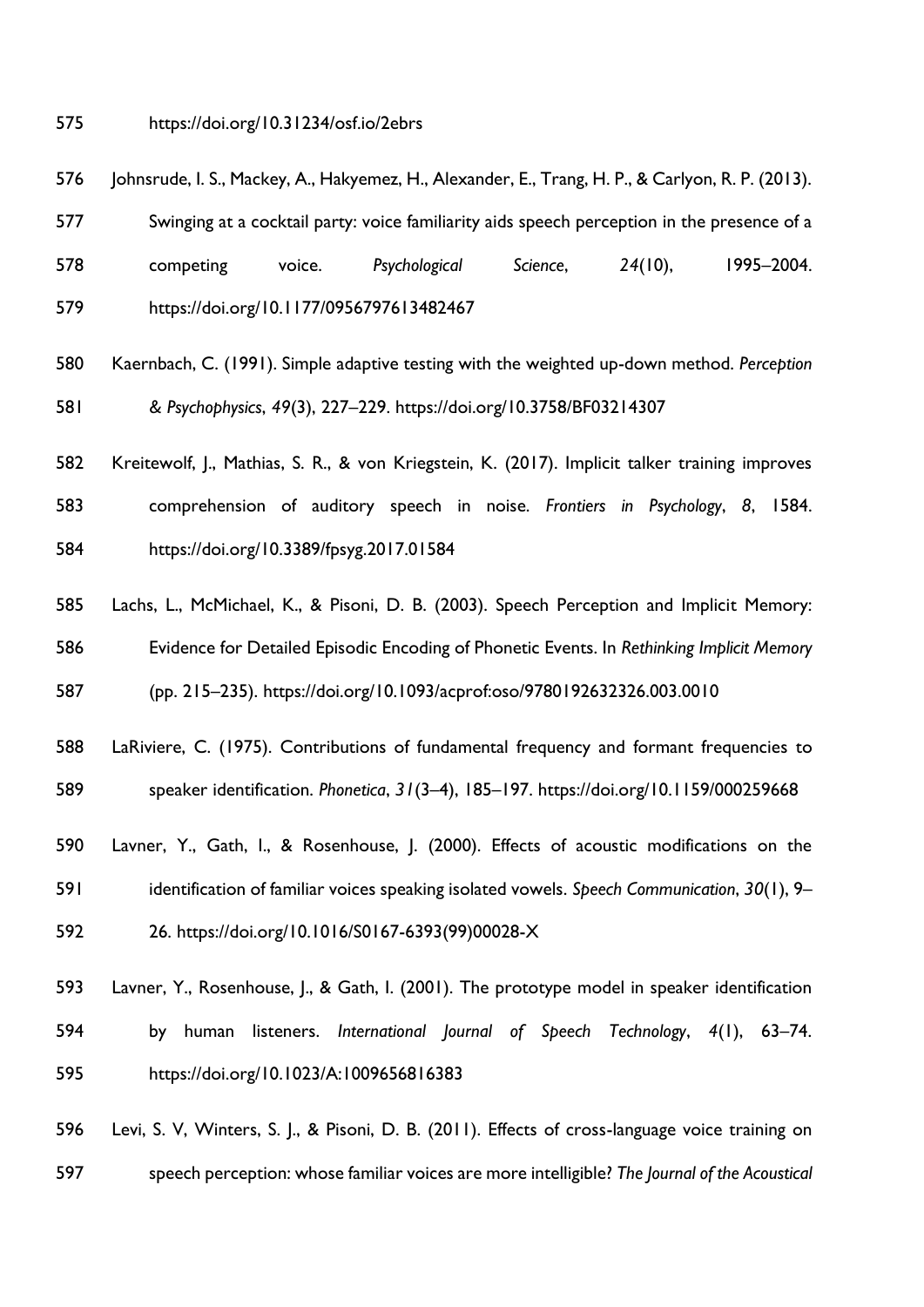- *Society of America*, *130*(6), 4053–4062. https://doi.org/10.1121/1.3651816
- Newman, R. S., & Evers, S. (2007). The effect of talker familiarity on stream segregation. *Journal of Phonetics*, *35*(1), 85–103. https://doi.org/10.1016/j.wocn.2005.10.004
- Nygaard, L. C., & Pisoni, D. B. (1998). Talker-specific learning in speech perception. *Perception*
- *& Psychophysics*, *60*(3), 355–376. https://doi.org/10.3758/BF03206860
- Nygaard, L. C., Sommers, M. S., & Pisoni, D. B. (1994). Speech perception as a talker-contingent process. *Psychological Science*, *5*(I), 42–46.
- Pisoni, D. B. (1996). *Some thoughts on "normalization" in speech perception*.
- Remez, R. E., Fellowes, J. M., & Rubin, P. E. (1997). Talker identification based on phonetic
- information. *Journal of Experimental Psychology: Human Perception and Performance*, *23*(3),
- 651–666. https://doi.org/10.1037/0096-1523.23.3.651
- Smith, D. R. R., & Patterson, R. D. (2005). The interaction of glottal-pulse rate and vocal-tract
- length in judgements of speaker size, sex, and age. *The Journal of the Acoustical Society of*
- *America*, *118*(5), 3177–3186. https://doi.org/10.1121/1.2047107
- Souza, P. E., Gehani, N., Wright, R., & McCloy, D. (2013). The advantage of knowing the
- talker. *Journal of the American Academy of Audiology*, *24*(January 2013), 689–700.
- https://doi.org/10.3766/jaaa.24.8.6
- van Dommelen, W. A. (1987). The contribution of speech rhythm and pitch to speaker recognition. *Language and Speech*, *30*(4), 325–338. https://doi.org/10.1177/002383098703000403
- van Dommelen, W. A. (1990). Acoustic parameters in human speaker recognition. *Language and Speech*, *33*(3), 259–272.